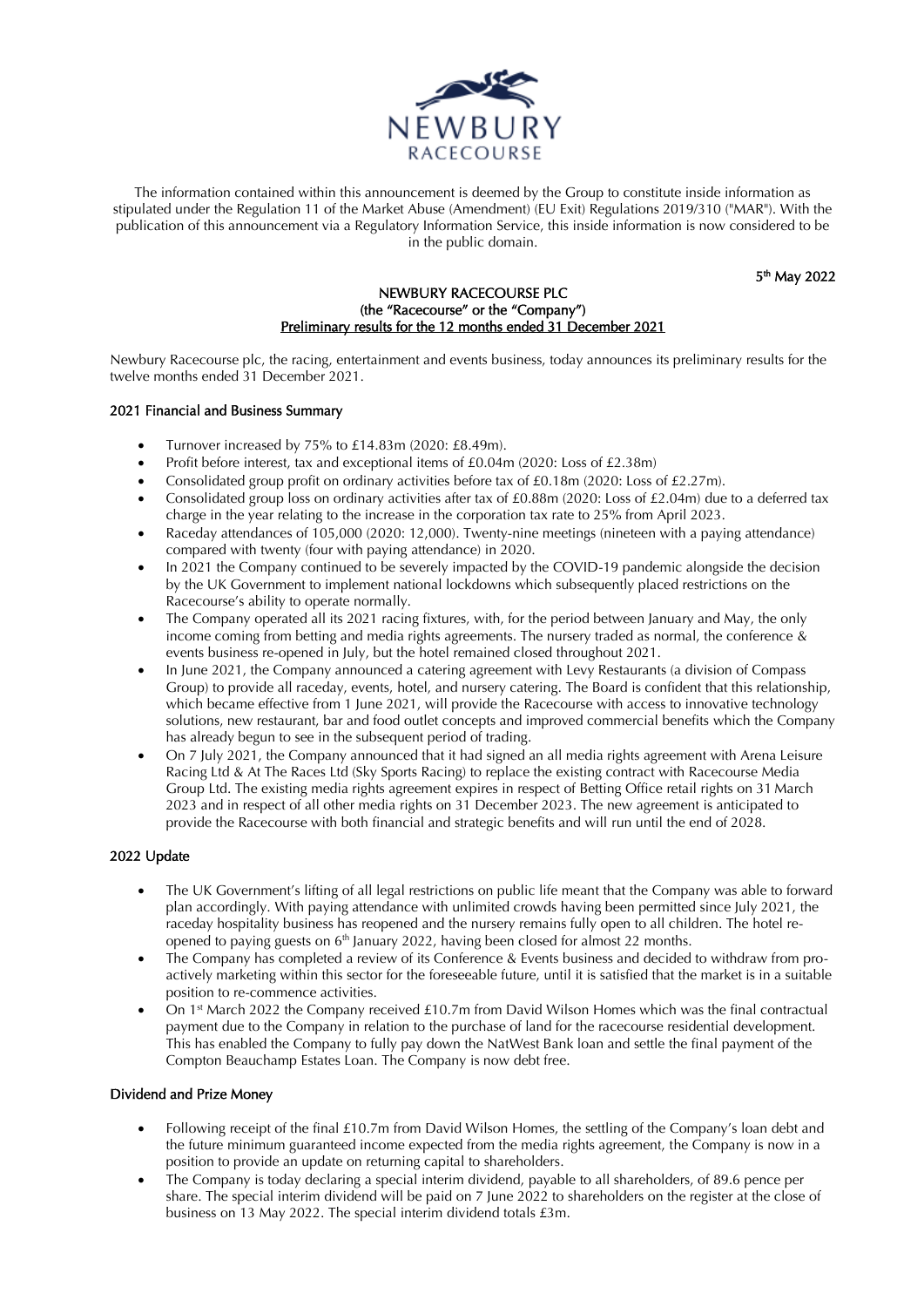- Subject to future financial performance, the Company intends to declare an annual dividend funded from trading activities from the 2023 trading year onwards, with the dividend per share being declared annually alongside the Company's preliminary results announcement.
- The anticipated increase in guaranteed income from the media rights agreement will enable the Company to substantially increase its commitment to prize money from 2023 onwards. Subject to normal trading conditions continuing and the Government review of the Gambling Act not materially impacting betting turnover on the Company's racing, the Board will be committing to a minimum of 40% of its total media rights income being invested into prize money. This will then be reviewed three years from now.

### Dominic Burke, Chairman of Newbury Racecourse plc commented:

"Following the challenges presented since March 2020, I am delighted that both the horseracing industry and our business has finally returned to normal activity. In the early part of 2021, we were only able to generate income during the behind closed doors meetings through our media and betting rights agreements and lost the significant benefit of being able to generate key revenues through catering and hospitality. However, since Government restrictions were lifted in July, we have been able to host an unrestricted paying attendance at our racedays, which included two Party In The Paddock concerts in August and September featuring Olly Murs and Rick Astley respectively. Attendances were also encouraging in the latter part of the year with the Ladbrokes Winter Carnival crowds in line with 2019. We were able to keep our Nursery business open throughout the year, but the Hotel only re-opened in January 2022. We have, however, made the decision to cease pro-actively marketing our Conference & Events business until we have confidence in the market.

Despite this positive development, the impact of the financial operating losses from 2020 and the first half of 2021 were substantial and has set the business back from its original strategic investment plan, so we have needed to adapt the business accordingly. The fact that we are able to report a pre-tax profit for the year is of significant importance.

During 2021 we signed two major strategic agreements, with Levy Restaurants becoming our Catering partner with effect from 1 June 2021 and all our media rights transferring to Arena Leisure Racing (Sky Sports Racing) in two separate stages starting with Betting Office retail rights from 1 April 2023 followed by all other rights from 1 January 2024. Both of these arrangements are expected to improve the financial performance of the Company.

As expected, we have also received the final payment due from David Wilson Homes which has enabled the business to settle all outstanding loans and be free of debt. On this basis I am pleased that we are able to satisfy the commitment that we made in 2012 to return some capital to shareholders. The Board has agreed to make a £3m special interim dividend distribution on 7 June, the day before the AGM. Following this, we anticipate being in a position to pay an annual dividend, subject to financial performance, from the trading year 2023 onwards. Finally, from 2023, when our new media rights arrangements come into effect, we will be significantly increasing our investment into prize money and will be committing to invest a minimum of 40% of total media rights income into prize money. This will then be reviewed three years from now.

Our sincere thanks, as ever, to all sponsors, owners, trainers, stable staff, members, racegoers and all customers for their ongoing support."

For further information please contact:

| Newbury Racecourse plc<br>Julian Thick, Chief Executive<br>Harriet Collins, Marcomms & Sponsorship Director | Tel: 01635 40015   |
|-------------------------------------------------------------------------------------------------------------|--------------------|
| Allenby Capital Limited<br>Nick Naylor/Liz Kirchner (Corporate Finance)                                     | Tel: 0203 328 5656 |
| Hudson Sandler<br>Charlie Jack                                                                              | Tel: 0207 796 4133 |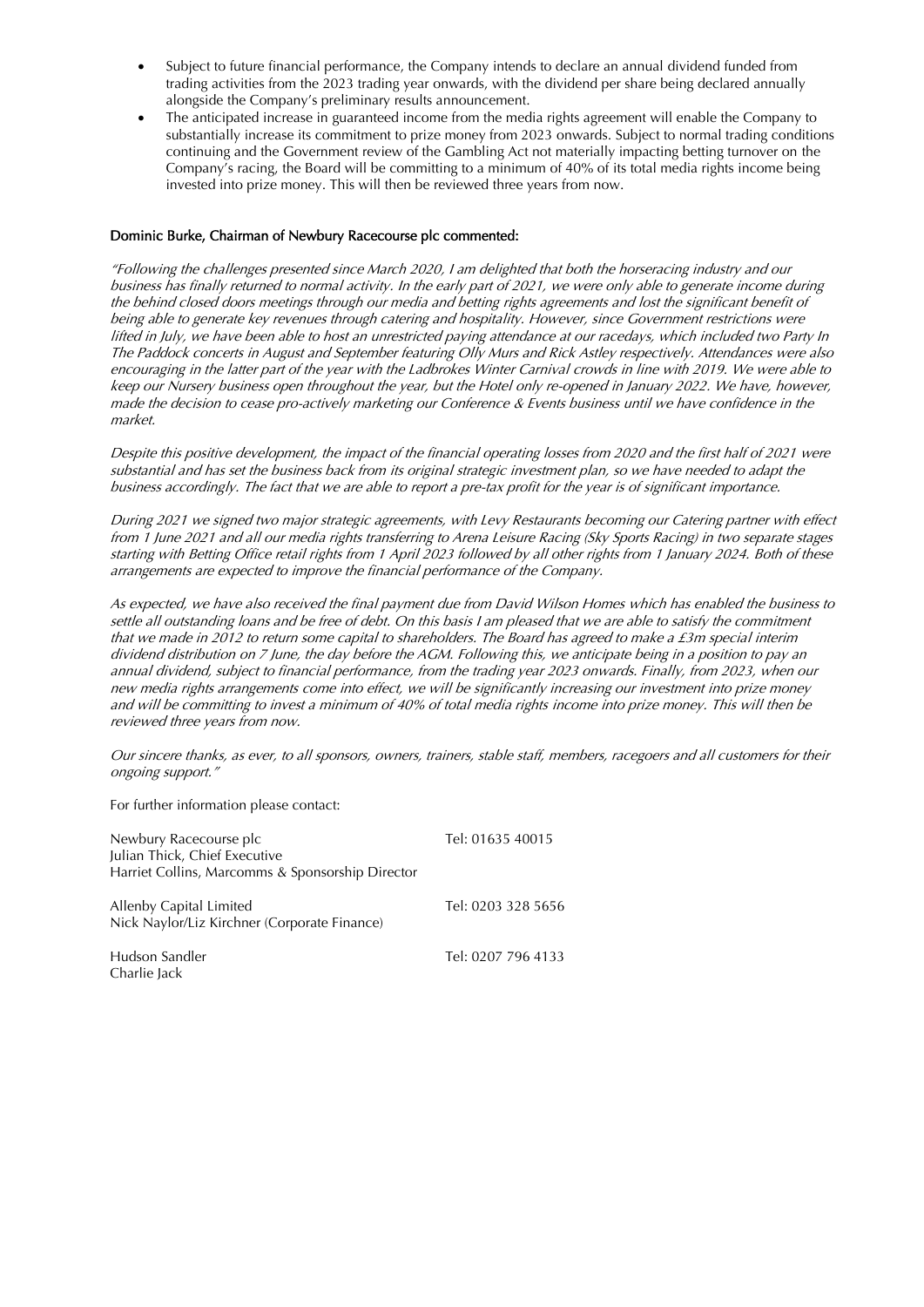# CHAIRMAN'S STATEMENT

Year ended 31 December 2021

### Introduction

Following the challenges presented since March 2020 I am delighted that both the horseracing industry and our business has finally returned to normal activity. In the early part of 2021, we were only able to generate income during the behind closed doors meetings through our media and betting rights agreements and lost the significant benefit of being able to generate key revenues through attendance, catering and hospitality. However, since all Government restrictions were lifted in July 2021, we have been able to host an unrestricted paying attendance at our racedays, which included two Party In The Paddock concerts in August and September featuring Olly Murs and Rick Astley respectively. Attendances were also encouraging in the latter part of the year with the Ladbrokes Winter Carnival crowds in line with where they were in 2019. We were able to keep our nursery business open throughout the year, but the hotel only reopened in January 2022. We have also made the decision to cease pro-actively marketing our Conference & Events business until we have confidence in the market.

We set ourselves ambitious targets and a clear strategy to drive further growth in our business, but the impact of the pandemic resulted in a significant financial loss in 2020 and, despite returning to profit (before tax) in 2021, the effects of lockdowns and restrictions has set the business back from its original strategic investment plan. I am confident that the difficult decisions and actions taken during 2020 meant that ultimately, we were well placed to resume full trading activities in 2021 once circumstances permitted in July. The major investment we have made into our racecourse facilities and infrastructure over recent years was to position Newbury Racecourse for the future, in line with our strategic objective to be a modern and leading racecourse, entertainment and events business. This ambition remains unchanged.

### 2021 Financial Performance

Statutory turnover grew by 75% to £14.83m in 2021 (2020: £8.49m). We were able to host 29 fixtures during the year, compared with 20 in 2020. 10 of these were held with no paying public so we were particularly grateful for our Media and Betting Rights to provide much needed income for these days, whilst Licensed Betting Shops were also closed. Once all Government restrictions were lifted in July the business was once again able to benefit from paying customers, especially benefitting our two Party In The Paddock events and the Ladbrokes Winter Carnival, as well as the commercial upside generated from our catering arrangement with Levy. The nursery business remained open throughout the majority of the year and generated turnover of £1.56m (2020: £1.22m). The Lodge Hotel generated nominal income in 2021 compared with £0.13m in 2020. Due to the change of model following the implementation of the catering arrangement, the statutory income will reduce as we will only report our share of the profit as a royalty.

Following the difficult decision to implement a staffing re-structure in 2020 and reduce permanent headcount by 30 employees we were able to manage the fixed overhead against the reduced revenue in 2021. The Company made limited use of the Government Coronavirus Job Retention Scheme, accepted the Business Rates discount but made no other use of any direct Government support package.

The operating profit in the year was £0.20m (2020: loss of £2.29m), which was net of exceptional gain items of £0.15m (2020: gain of £0.09m). Loss after tax was £0.88m (2020: Loss of £2.04m). The company incurred a deferred tax charge in the year of £1.06m largely due to the change in the corporation tax rate to 25% from April 2023.

### 2021 Racing Highlights

The 2021 racing programme returned to its normal calendar following the disruption in 2020, and despite no crowds in attendance until  $10<sup>th</sup>$  June we still welcomed over 105,000 racegoers to the racecourse.

The action on the track was once again thrilling and of a very high quality, demonstrating our continued ability to attract the very best horses across both codes. Highlights early in the year included wins in the Betfair Hurdle for *Soaring Glory* and for *Secret Investor* in the Denman Chase.

The flat season got underway with Dubai Duty Free Spring Trials Weekend providing victories for Al Aasy, Chindit and Alcohol Free, who underlined that Fred Darling Stakes win with subsequent success in the Coronation Stakes and Sussex Stakes. Following its cancellation in 2020, the Al Shaqab Lockinge returned in May and saw *Palace Pier* beat *Lady* Bowthorpe to the finish and secure Frankie Dettori's fifth win in our early summer showpiece, now only one win behind Lester Piggott's record.

Our first Party in the Paddock event at the racecourse in almost two years took place in August at the BetVictor Hungerford meeting, with a crowd of over 16,000 enjoying Olly Murs who performed after an excellent day's racing, which saw *Sacred* win the day's feature race. Our second Party in the Paddock in September saw the timeless Rick Astley perform some 80's classics at the Dubai Duty Free International Saturday where Wings of War was victorious in the Mill Reef Stakes.

As we turned to the jumps once more, Cloudy Glen's win in the Ladbrokes Trophy in late November, gave an emotional win for the Trevor Hemming's estate following *Cloth Cap's* win a year earlier and Trevor's sad passing in between.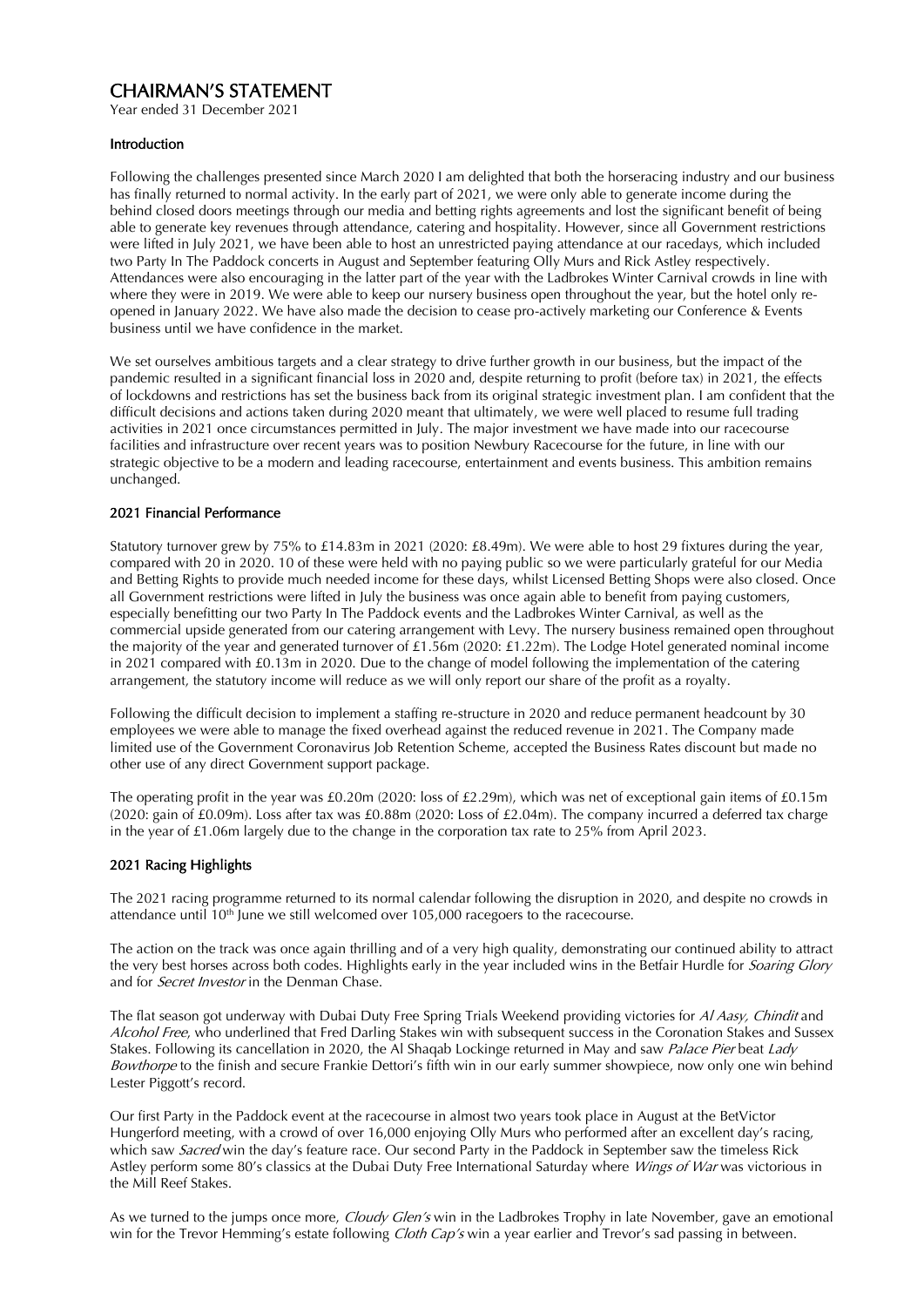### The Development

The redevelopment since 2012 has delivered Newbury with a first-class venue so that we can continue to host racing of the highest quality, as well as having facilities which are well placed to meet the increasing demands of the modern day consumer, from horsemen and racegoers, to hotel guests, nursery patrons and local residents. We strongly believe that the redevelopment will enable us to continue to grow our already well diversified business activities and maximise the returns from our investment.

The David Wilson Homes ('DWH') residential development continued throughout 2021 after a short pause during 2020 and is now into its final phase. The Central Area apartments are fully completed and sold, with the Company now owning the freeholds of thirteen apartment blocks. DWH is continuing with construction in the Eastern Area of the site due for completion in 2026. Approximately 1,000 homes out of the planned total of c.1,500 are now built.

The final receipt for the balance of the guaranteed minimum land value of £10.7m due from DWH, under the 2012 development agreement, was received in March 2022.

### Financing and Liquidity

During the first half of 2021 we repaid £1.5m of the previously fully drawn revolving credit facility to National Westminster Bank plc ("NWB") as a result of our improved cash position and outlook given the easing of restrictions at that time on the business.

Subsequently the final payment received from David Wilson Homes in March 2022 has enabled the business to settle the outstanding £4.5m balance on the NWB loan as well as make the final £2.7m repayment of the Compton Beauchamp Estates Loan, meaning the Company is debt-free at the time of writing.

### Outlook

During 2021 the Company signed two major strategic agreements. Firstly, Levy (part of Compass Group UK & Ireland) became our Catering partner which took effect from 1 June 2021. We have seen some encouraging initial benefits of this partnership so look forward to working with them for the next ten years and developing this important segment of our operation. Secondly, all our media rights will transfer to Sky/Arena Leisure Racing in two separate stages starting with Betting Shop retail rights moving on 1 April 2023, and all other rights moving to new arrangements from 1 January 2024. This will see all our racing broadcast on Sky Sports Racing TV as well as a number of days on ITV which we are very excited about. This new media rights contract will give improved exposure to our racing and is backed by minimum guarantees that give us great confidence about the future of this important revenue stream. As a result, I am pleased to announce that, subject to normal trading conditions continuing and the Government review of the Gambling Act not materially impacting betting related turnover on our racing, the Company will be substantially increasing its commitment to prize money and will commit to a minimum of 40% of our total media rights income being directly invested into prize money from 2023 onwards, which will then be reviewed three years from now.

We have also secured two additional BHA fixtures for 2022 meaning we will run a total of 31 racedays during the year (19 Flat and 12 National Hunt).

### Dividends

Given the completion of the David Wilson Homes transaction I am pleased that we are able to satisfy the commitment made in 2012, and in subsequent announcements, to return capital to shareholders. The Board has agreed to make a £3m special interim dividend distribution in June prior to the AGM.

From the 2023 trading year onwards, it is anticipated that the Company will re-commence paying an annual dividend, subject to financial performance and once the full benefit of the new media rights agreement takes effect.

On behalf of the Board, I would like to thank all the staff for their continued hard work, resolve and commitment to the business during the extraordinary and challenging past two year period.

Our sincere thanks, as ever, to all sponsors, members, customers, owners and all those connected to the racing industry for their ongoing support.

DOMINIC J BURKE Chairman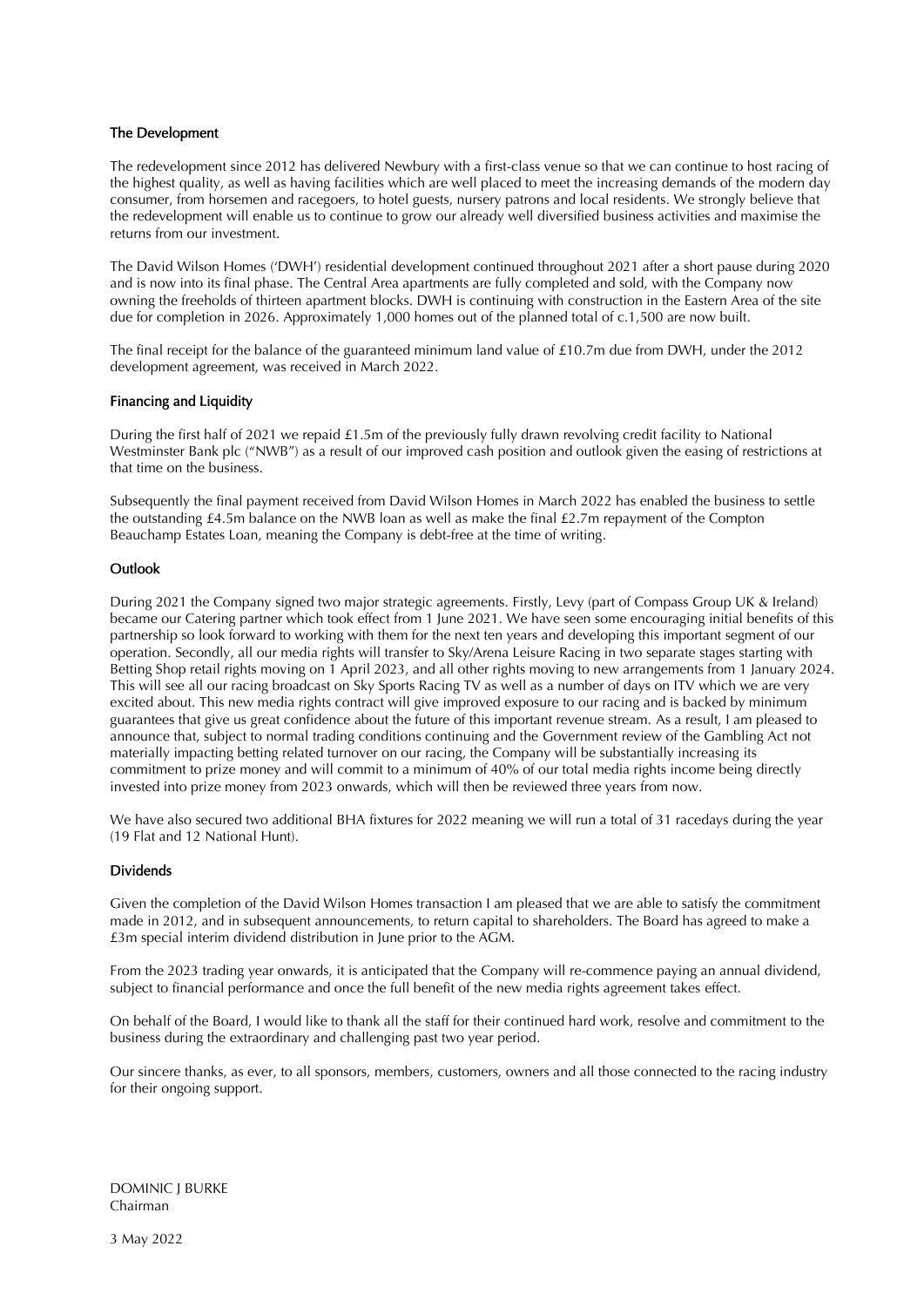# STRATEGIC REPORT

Year ended 31 December 2021

### STRATEGY AND OBJECTIVES

The Board's strategy is for Newbury Racecourse plc to provide a profitable and diversified business for the benefit of all stakeholders. This will be delivered through first class facilities including a modern market-leading racecourse, hotel, children's nursery, hospitality, and events businesses. Where commercially viable these will be supported by further innovative activities. One of the key aims of this Strategic Report is to set out and appraise the business model through which we deliver that strategy.

### THE BUSINESS MODEL

Newbury Racecourse PLC is the parent of a Group of companies which own Newbury Racecourse and engages in racing, hospitality and associated food and beverage retail activities. In addition, the Group operates a conference and events business, a children's nursery, and an on-site hotel. Alongside its trading activities, the Group also owns freehold property from which it receives annual income and until March 2022 benefitted from the sale of residential properties on the site, as part of its long-term development agreement with David Wilson Homes.

### PERFORMANCE REVIEW

Due to the UK Government's restrictions affecting our ability to operate as normal since spring 2020, the business remains substantially behind 2019 levels. However, in 2021 we delivered a 75% year-on-year increase in group turnover to £14.83m (2020: £8.49m), which also demonstrates the significant impact that the initial lockdown had during the early part of 2020 once all trading was ceased by the Government on 17th March 2020.

Revenues across all our businesses were higher than 2020 but that in no way represents a positive position for the business compared with expectations under normal circumstances. Racing with a paying crowd resumed on 10 June 2021, which along with Licenced Betting Shops fully re-opening, resulted in racing revenue being up 81% on 2020. Our Conference & Events business re-opened on 12 April 2021 with income up 45% and the nursery has seen a 28% increase in income, both against substantially lower prior year figures than normal trading delivers.

As a result of these revenue improvements, the Company is reporting a return to profit before tax in 2021 with operating profits before exceptional items of £0.04m (2020: loss of £2.38m).

Exceptional items in 2021 were a credit of £0.15m (2020: credit of £0.09m) being the fair value movement on the David Wilson Homes debtor, based upon the expected timing and value of future receipts.

The loss after tax was £0.88m (2020: loss £2.04m).

### Racing

The accounts include a total of 29 days racing (2020: 20). Of these, 19 were held with a paying crowd in attendance, albeit some with varying levels of public restrictions in place and with the remainder Behind Closed Doors ("BCD"). This compared to 4 with a paying attendance in 2020.

Overall raceday attendances in 2021 were 105,000 (2020: 12,000).

Total media related revenues of £4.38m, were up 52% compared with 2020, as a direct consequence of the higher number of racedays being hosted and the effect of Licensed Betting Offices phased re-opening. In the year this accounted for 33% of our total trading revenue compared with 41% in 2020, when 16 fixtures were held with no paying attendance.

Newbury's richest race meeting, the Al Shaqab Lockinge Day, was able to return in 2021, having been cancelled in 2020 following the implementation of an emergency racing programme by the BHA. This meeting continues to be the flagship event in our flat racing calendar, with Al Shaqab confirming their continued generous support of this race following a five-year extension to their sponsorship announced during 2019.

Despite the difficult trading conditions and restrictions in place impacting our ability to race with full public attendance, our total prizemoney in 2021 was £4.71m (2020: £2.72m). We were able to make an Executive Contribution to prizemoney of £1.51m (2020: £0.54m) and are grateful for the ongoing support of all our sponsors, with particular thanks to Al Shaqab Racing, bet365, Betfair, BetVictor, Dubai Duty Free and Ladbrokes for their commitment in 2021.

### Catering, Hospitality and Conference & Events

2021 saw the re-opening of the C&E business in April following almost a year of enforced closure. Consequently, revenues were £0.26m compared with £0.18m in 2020, resulting in an operating Gross Operating Profit of £0.15m (2020: loss £0.16m).

Our Catering business transferred to an outsourced arrangement with Levy Restaurants on 1 June 2021 which will result in the Company receiving income from the shared arrangement rather than reporting the full income and costs. We have been encouraged by trading since that date which has been in line with expectations. Prior to June there was minimal trading whilst the business remained closed, although we continued with the outdoor pop-up Pub concept that we introduced in 2020 in order to generate income within restriction guidelines.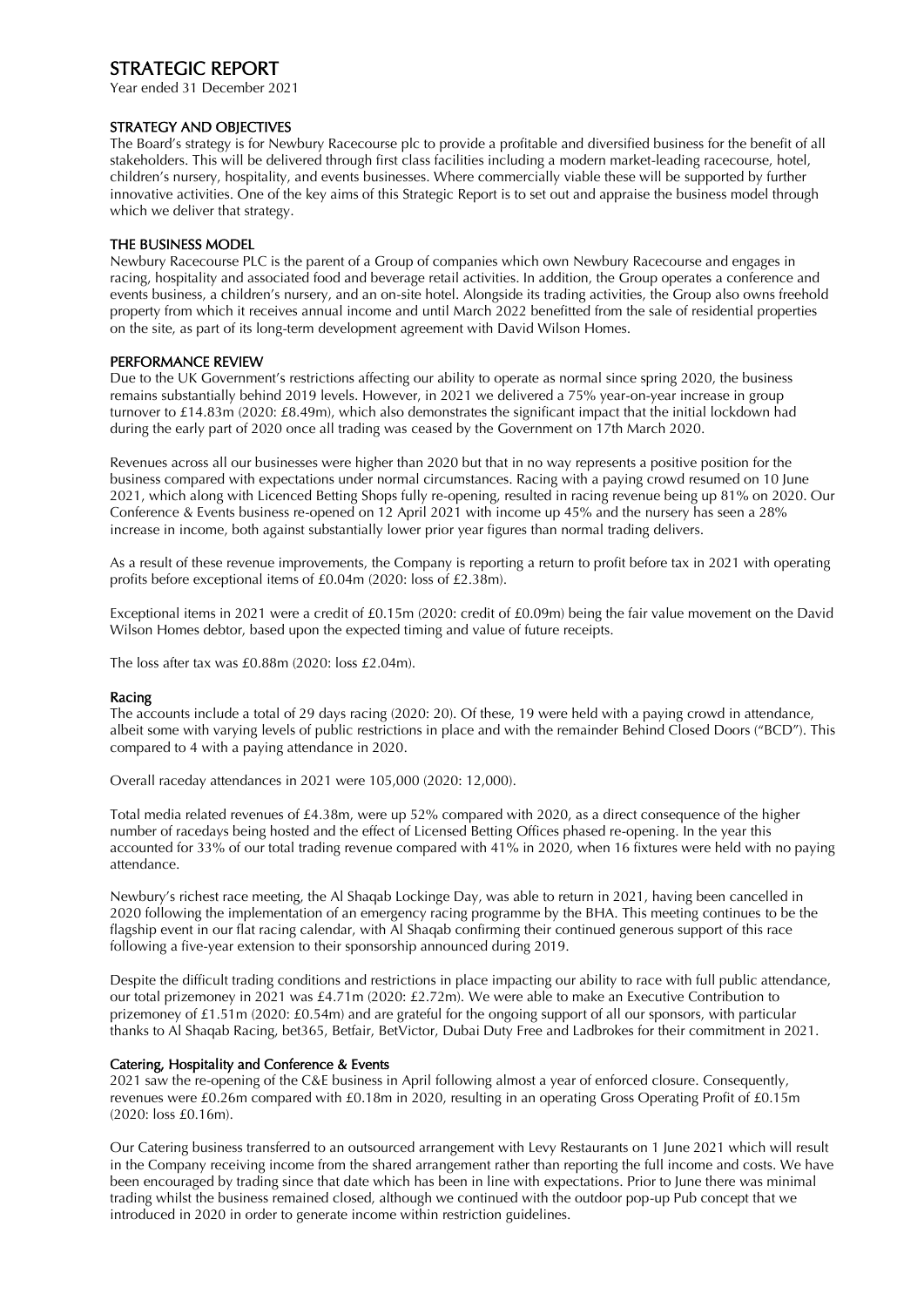### The Rocking Horse Nursery

The Rocking Horse Nursery traded at normal levels throughout 2021, returning to those experienced in 2019. Revenues for 2021 were £1.56m, up 28% against 2020. This business unit reported an operating profit of £0.53m (2020: £0.45m).

### The Lodge

Our 36-bedroom onsite hotel remained closed to the public throughout 2021 having initially ceased trading in March 2020. Previously the hotel had delivered good levels of growth through to 2019 since opening to the general public. The Lodge has an important role at the racecourse and will continue to fulfil the key raceday requirements of providing accommodation to travelling stable staff, in addition to supporting other local businesses and travellers. This facility reopened in January 2022.

### The Redevelopment

David Wilson Homes were still able to continue with the residential development during the year with the Central Area apartments now fully completed and sold and with construction continuing in the Eastern Area. Approximately 1,000 homes out of the total c.1,500 are now built and sold with a further 80 currently under construction. Cash receipts from DWH from the sale of properties in 2021 were £0.17m (2020: £0.10m). The final balance of the guaranteed minimum land value to be paid by DWH has been received in March 2022 – as at 31 December 2021 the recognised balance outstanding was £10.7m, which is the amount received.

### FINANCIAL COMMENTARY

Consolidated Group profit before tax in the year ended 31 December 2021 was £0.18m (2020: Loss of £2.27m) which includes £0.15m of exceptional profit (2020: £0.09m).

Total statutory turnover in 2021 was £14.83m (2020: £8.49m). Overall racing revenues increased to £12.48m compared with 2020 (£6.89m). Overall media and betting rights revenues (included in overall racing income) were £4.38m (2020: £2.88m), due to the higher number of fixtures and the gradual re-opening of LBO's following the various lockdowns.

Conference and Events revenues were £0.26m (2020: £0.18m) and The Lodge was £0.04m (2020: £0.13m) due to the former re-commencing trading following ceasing of operations in March 2020 whilst the latter has had no paying guests since the same date. The nursery turnover was £1.56m (2020: £1.22m) which was up 28% as a result of the business returning to pre-pandemic occupancy and trading levels. Total costs for the year were £14.86m (2020: £11.72m) due to the increased number of racedays with a paying attendance. The overheads were reduced in 2020 with the majority of savings made through a staff re-structure which reduced average headcount by 26 (a 25% reduction). The Company also recovered £0.06m from the Government through the Coronavirus Job Retention Scheme grant as well as benefitting from the Business Rates holiday.

Exceptional profits during 2021 were £0.15m (2020: £0.09m) being the movement in the fair value of the DWH debtor.

Overall operating profit before interest was £0.20m (2020: £2.29m loss). Interest payable was £0.19m (2020: £0.15m) due to the increase in interest charges on loan facilities. The tax charge of £1.06m (2020: credit £0.23m) relates to the movement in deferred tax during the period. Loss after tax was £0.88m (2020: £2.04m loss).

The increase in cash reserves of £0.48m in the period (2020: £4.26m increase) includes £1.5m repayment of loan previously drawn down, £2.41m of cash generated from operating activities, £0.17m of cash receipts from DWH in respect of properties sold in the period and £0.53m of capital expenditure. There have been no other substantial movements in the balance sheet other than the loan debt becoming payable within one year as well as the debtor due from David Wilson Homes.

### KEY PERFORMANCE INDICATORS

The Group uses raceday attendance, trading operating profit and cash generated from operating activities, as the primary performance indicators. Total attendance was 105,000 (2020: 12,000). Operating profit is shown within the profit and loss account and cash generated from operating activities is shown within the consolidated statement of cashflows.

### PRINCIPAL RISKS AND UNCERTAINTIES

### Cashflow Risk

The main cash flow risks, under normal trading circumstances, are the vulnerability of race meetings to abandonment due to adverse weather conditions, animal disease and fluctuating attendances particularly for the Party in the Paddock events, together with the previous possibility of delayed property receipts from David Wilson Homes. The practice of covering the racetrack to protect it from frost and investment in improved drainage, as well as insuring key racedays, mitigates some of the raceday risk. Regular review of variable conferencing costs reduces the impact of a decline in conference sales. Short term cash flow risk is mitigated by regular review of the expected timing of receipts and by ensuring that the Group has committed contingencies in place in order to manage its working capital and investment requirements.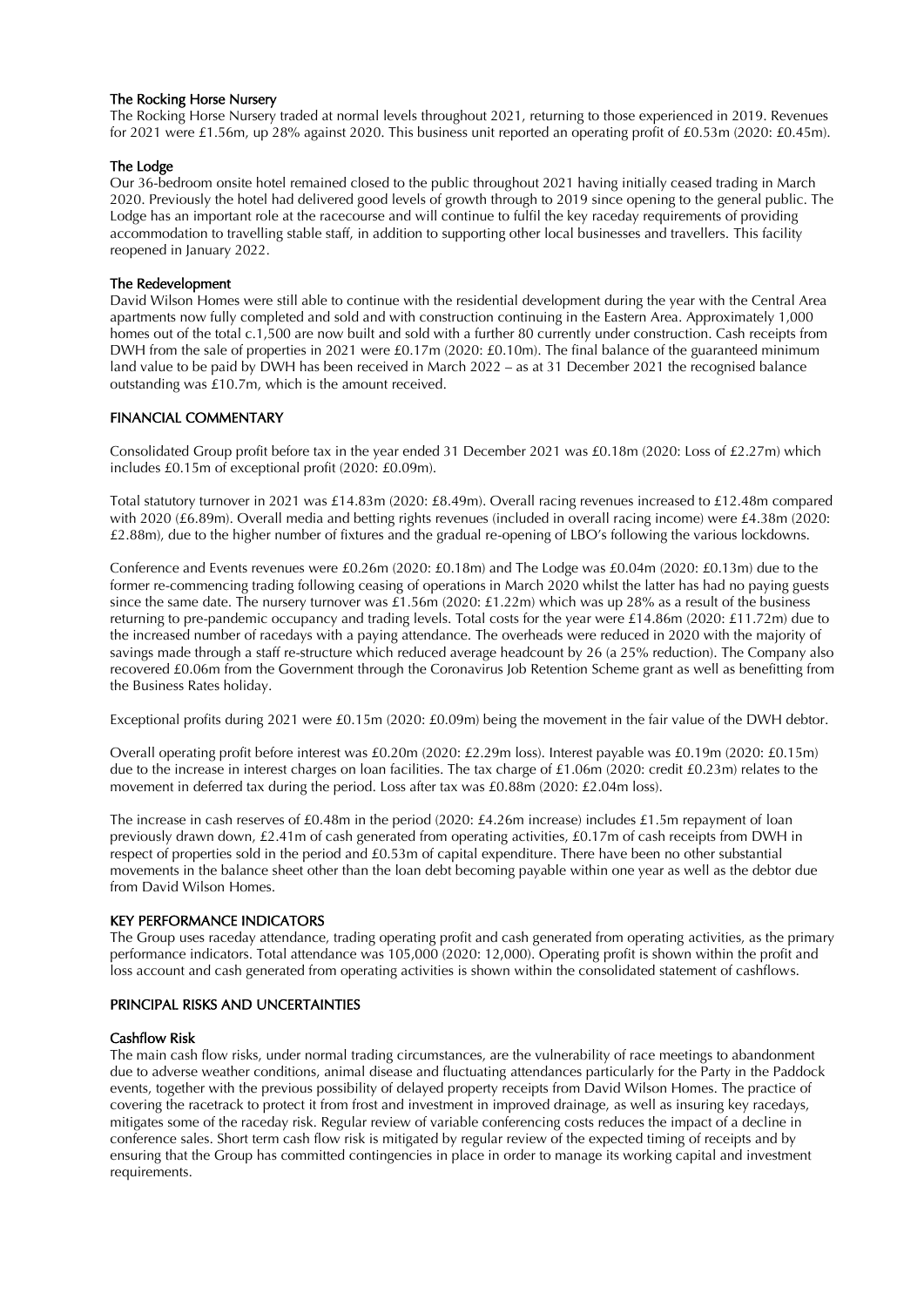### Credit Risk

The Group's principal financial assets are trade and other receivables. The Group's credit risk is primarily attributable to its trade receivables. The amounts in the balance sheet are net of allowances for doubtful receivables. Payment is required in advance for ticket, hospitality, sponsorship, and conference and event sales, reducing the risk of bad debt.

### Liquidity Risk

In order to maintain liquidity to ensure that sufficient funds are available for both ongoing operations and the property redevelopment, the Group uses a mixture of term debt and revolving credit facilities which are secured on the property assets of the Group. The Board regularly review the facilities available to the Group to ensure that there is sufficient working capital available.

### Price Risk

The Group operates within the leisure sector and regularly benchmarks its prices to ensure that it remains competitive, as well as having a dynamic pricing model in place.

### Cost Risk

The Group has had a historically stable cost base. The key risks are unforeseen maintenance liabilities, movement in utility costs and additional regulatory costs for the racing business. A programme of regular maintenance is in place to manage the risk of failure in the infrastructure, while utility contracts are professionally managed. The Group is a member of the Racecourse Association, a trade association which actively seeks to manage increases in regulatory risk.

### Interest Rate Risk

The Group manages its exposure to interest rates through an appropriate mixture of interest rate caps and swaps, where necessary.

# GOING CONCERN

The Board has undertaken a full, thorough and continual review of the Group's forecasts and associated risks and sensitivities, over the next twelve months. The extent of this review reflects the current economic climate as well as the specific financial circumstances of the Group.

The Board identified that the Group's cash flow forecasts are sensitive to fluctuating revenue streams from ticket sales, corporate hospitality, conference and event income. A system of regular reviews of the forecasted business has been implemented to ensure all variable costs are flexed to match anticipated revenues. In addition, a number of race meetings have been insured for adverse weather conditions (and other factors such as animal disease and national mourning), reducing the levels of risk carried by the Group.

The Board has reviewed the cash flow and working capital requirements in detail. Following this review, the Board has concluded that it has reasonable expectation that the Group has adequate resources in place to continue in operational existence for the foreseeable future and has not identified a material uncertainty in this regard. On this basis the going concern basis has been adopted in preparing the financial statements.

### SECTION 172 STATEMENT

Section 172 of the Companies Act 2006 requires Directors to take into consideration the interests of stakeholders and other matters in their decision making. The Directors continue to have regard to the interests of the Company's employees, members, partners, the horseracing community and other stakeholders, the impact of its activities on the local community, the environment and the Company's reputation for good business conduct, when making decisions. The board identifies stakeholders through its annual strategic review. As the business evolves the board recognises that those with a direct interest and involvement in the decisions of the company changes.

In this context, acting in good faith and fairly, the Directors consider what is most likely to promote the success of the Company and for these stakeholders in the long term. For example:

- The engagement of the business with the horseracing community and stakeholders, such as the Racecourse Association and Horsemen's Group is routinely considered during the board's decision-making process.
- The Company has a frequent forum with local residents to ensure communication lines are open & accessible.
- The Company continues to regularly engage with Annual members and corporate box holders and to encourage feedback.
- The Company encourages a supportive and inclusive working culture within the business as set out in our 'Uniquely Newbury' employee programme, alongside supporting personal development and promoting wellness & mental health awareness.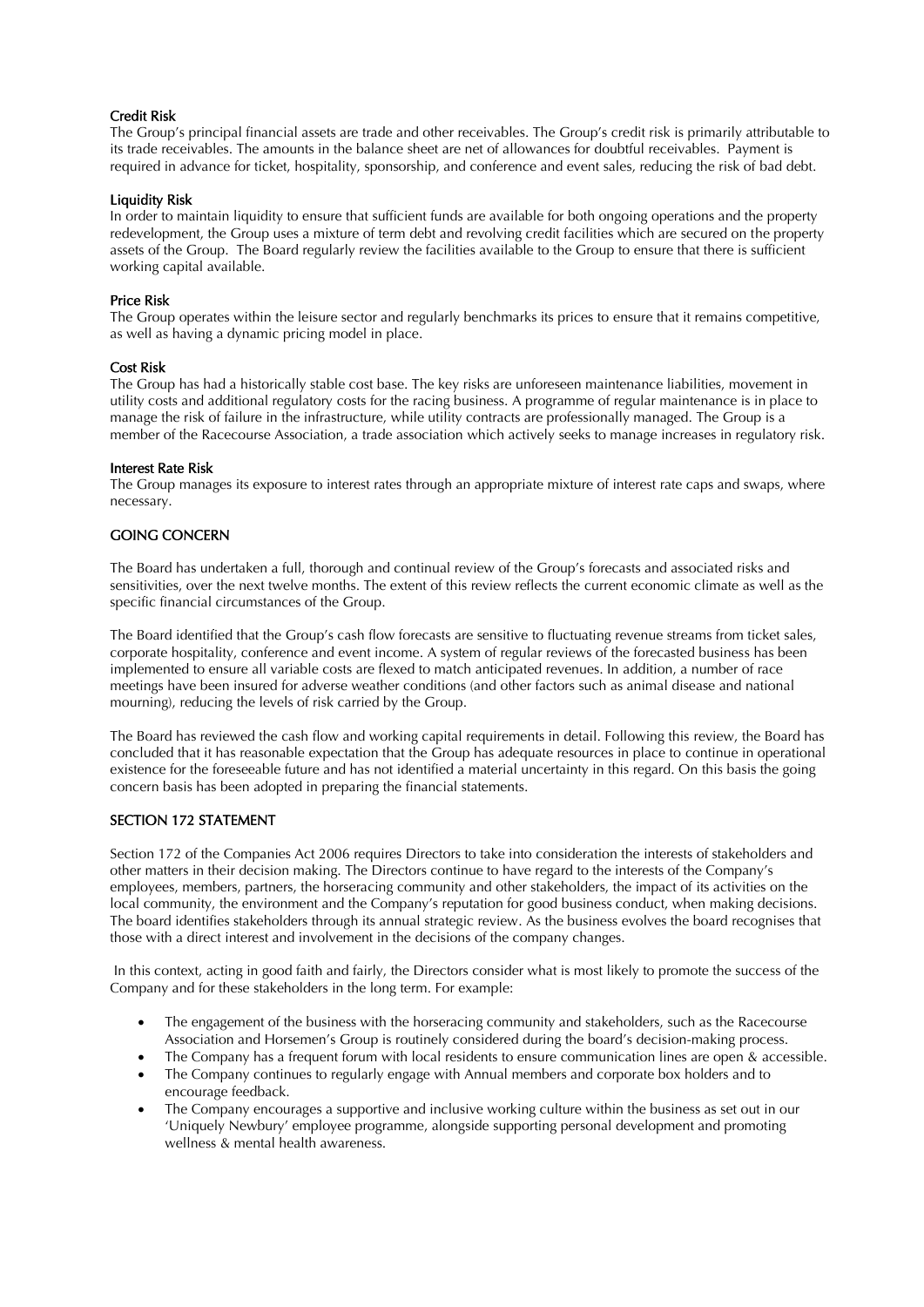Key board decisions made during the year in the interests of overall business success set out below:

| Significant events/decisions              | Key S172 matters affected                                          | Actions and impact                                                                                                                                                                                                                                                                                                                                                                                                                                                                                                                                                                                                                                                                                                                                                                                                                                                                                                                                                                                                                                                                                                                                     |
|-------------------------------------------|--------------------------------------------------------------------|--------------------------------------------------------------------------------------------------------------------------------------------------------------------------------------------------------------------------------------------------------------------------------------------------------------------------------------------------------------------------------------------------------------------------------------------------------------------------------------------------------------------------------------------------------------------------------------------------------------------------------------------------------------------------------------------------------------------------------------------------------------------------------------------------------------------------------------------------------------------------------------------------------------------------------------------------------------------------------------------------------------------------------------------------------------------------------------------------------------------------------------------------------|
| Response to COVID-19                      | Customers, employees,<br>shareholders, West Berkshire<br>community | The board met in addition to the formal meeting<br>$\bullet$<br>programme to consider the impact of the pandemic<br>on all key stakeholders.<br>In consideration of the health and welfare of<br>employees and racegoers, Government social<br>distancing guidelines were strictly followed,<br>including, the reintroduction of racing behind<br>closed doors. With regards to the reintroduction of<br>racing with crowds in attendance, the<br>recommendations and requirements of the British<br>Horseracing Authority were followed as appropriate<br>in the interests of all 'racing' stakeholder groups.<br>Decisions were made based on the best information<br>$\bullet$<br>available and with regards to the best business<br>outcome, in a continually changing situation.<br>The wider impact on the horseracing industry was<br>also carefully considered with business providing<br>appropriate support throughout.<br>With regard to the welfare of our local community,<br>$\bullet$<br>we allowed the NHS to use our facility as<br>vaccination centre for the local health practice<br>community, as well as a blood testing centre. |
| <b>Outsourced Catering</b><br>arrangement | Customers, employees,<br>shareholders                              | The board considered various options before<br>$\bullet$<br>deciding to outsource the catering operation.<br>The board followed a thorough tender process<br>$\bullet$<br>involving a number of interested providers before<br>making a selection based on:<br>- Commercial benefits<br>- Investment support<br>- Access to technology and innovation<br>- Economies of purchasing scale<br>- Access to human resources<br>- Suitability and experience<br>Consultation was made with existing affected<br>employees who were all transferred under TUPE.<br>Transition to the new arrangement was completed in<br>line with the agreed timetable in June 2021.<br>The board has further reviewed the agreement and<br>taken the decision to extend the contract until 31st<br>December 2031, subject to satisfactory compliance<br>with performance and service level criteria.                                                                                                                                                                                                                                                                       |
| Media Rights Agreement                    | Customers, employees,<br>shareholders                              | The board made thorough consideration for all<br>$\bullet$<br>options with regards the Company's media and<br>betting rights agreement.<br>The decision was made taking into account all<br>factors to ensure commercial returns were<br>maximised and racing from Newbury would be<br>available to the largest audience possible.<br>Following this exercise, it was decided in the best<br>interests of all stakeholders to move to a new<br>contract with Arena Leisure Racing for all retail and<br>digital rights.<br>The new single agreement will take effect when the<br>two existing agreements end on 31 <sup>st</sup> March 2023<br>and 31 <sup>st</sup> December 2023 and will currently<br>terminate on 31 <sup>st</sup> December 2028.                                                                                                                                                                                                                                                                                                                                                                                                   |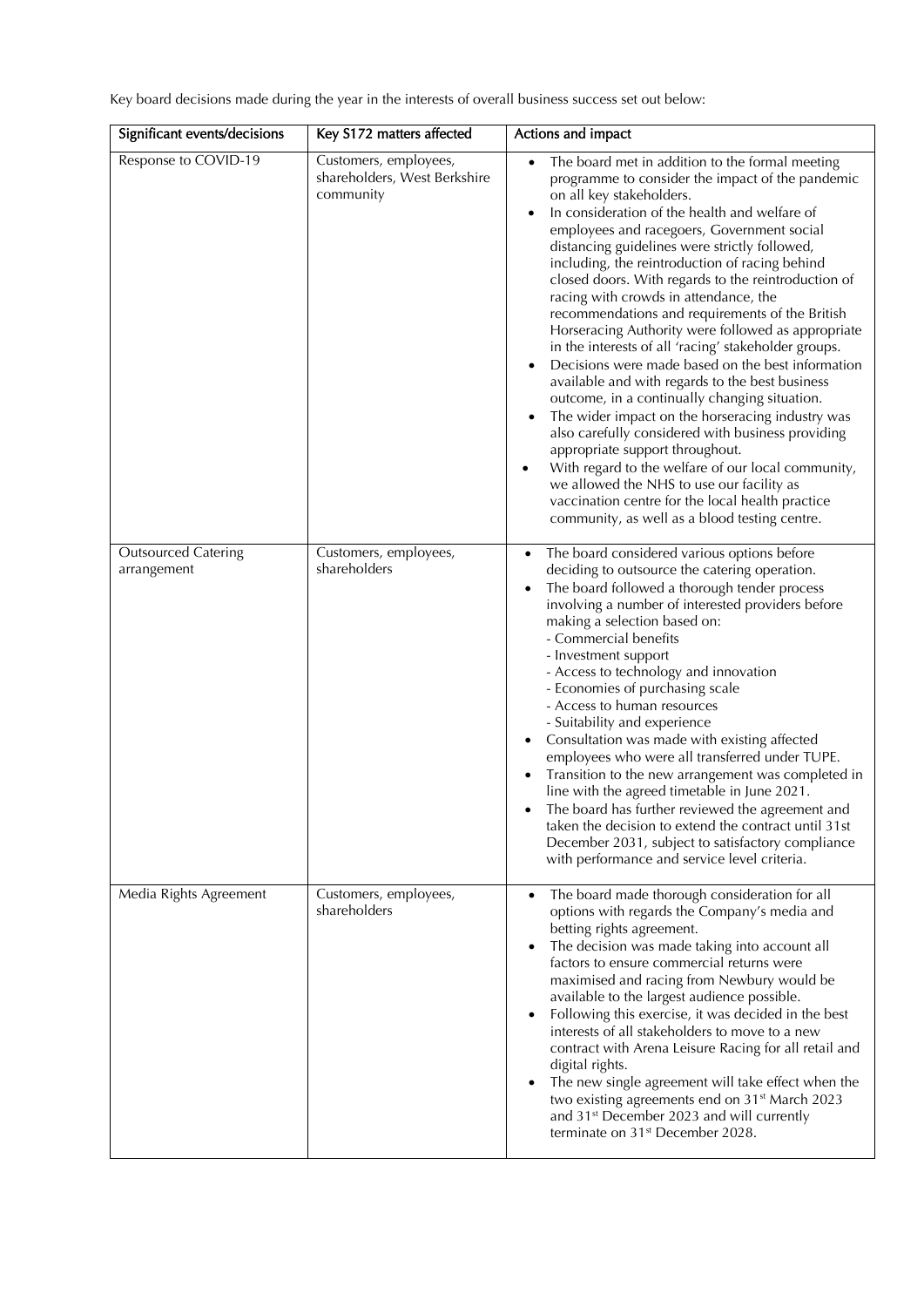During the period to 31 December 2021 the Company has sought to act in a way that upholds these principals. The Directors believe that the application of Section 172 requirements can be demonstrated in relation to some of the key decisions made and actions taken during 2021.

### CORPORATE GOVERNANCE

The Company is committed to maintaining the highest standards in corporate governance throughout its operations and to ensure all of its practices are conducted transparently, ethically and efficiently. The Company believes scrutinising all aspects of its business and reflecting, analysing and improving its procedures will result in the continued success of the Company and deliver value to shareholders. Therefore, and in accordance with the Aquis Growth Market Apex Rule Book, (the "AQSE Rules"), the Company has chosen to comply with the UK's Quoted Companies Alliance Corporate Governance Code 2018 (the "QCA Code"). The Company is committed to the ten principles of corporate governance as practiced by the AQSE market. These principles are disclosed in the 'Corporate Governance Statement' within the annual report.

# CORPORATE AND SOCIAL RESPONSIBILITY

### Employee Consultation

The Group places considerable value on the involvement of its employees and has continued to keep them informed on matters affecting them as employees and on the various factors affecting the performance of the Group and the Company. This is achieved through formal and informal meetings, and distribution of the annual financial statements. Employee representatives are consulted regularly on a wide range of matters affecting their current and future interests with our 'Uniquely Newbury' employee engagement programme at the forefront of these initiatives.

### Policy on Payments to Suppliers

Although no specific code is followed, it is the Group's and Company's policy, unless otherwise agreed with suppliers, to pay suppliers within 30 days of the receipt of an invoice, subject to satisfactory performance by the supplier. The amount owed to trade creditors at 31 December 2021 is 11% (2020: 2%) of the amounts invoiced by suppliers during the year. This percentage, expressed as a proportion of the number of days in the year, is 40 days (2020: 8 days).

### Business Relationships

The Directors recognise the need to foster the Company's business relationships with suppliers, customers and others. To that effect, the Company have policies and procedures in place, by which principal decisions taken by the company during the financial year were followed.

# Disabled Employees

Applications for employment by disabled persons are always fully considered, bearing in mind the abilities of the applicant concerned. In the event of members of staff becoming disabled every effort is made to ensure that their employment with the Group continues and the appropriate training is arranged. It is the policy of the Group and the Company that the training, career development and promotion of disabled persons should, as far as possible, be identical to that of other employees.

### Charitable Donations

During the year the Group made charitable contributions totalling £3,000 to national charities (2020: £2,225).

This report was approved by the board and signed on its behalf by:

J M THICK Chief Executive

3 MAY 2022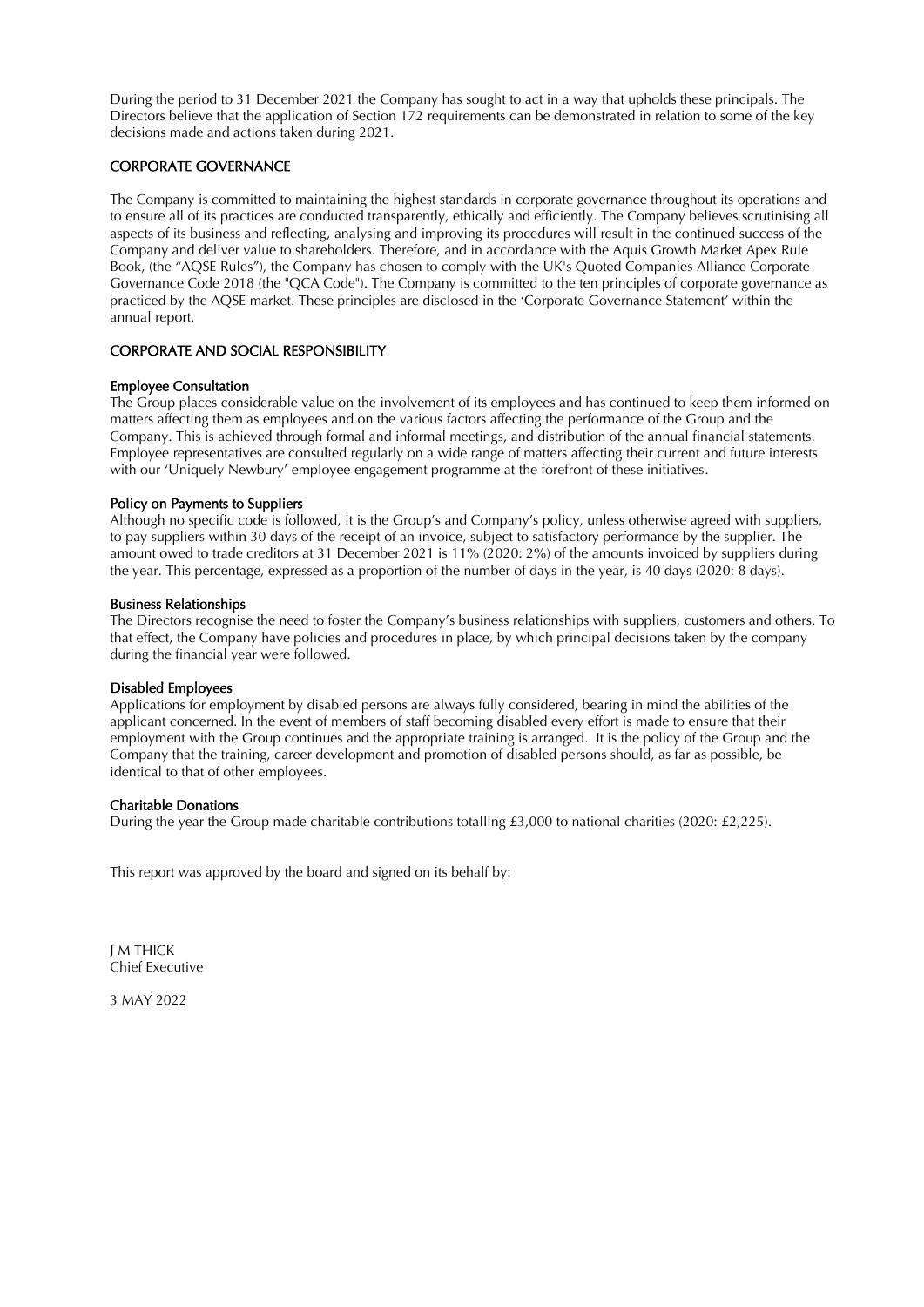# Consolidated Profit and Loss Account

Year ended 31 December 2021

|                                        | 2021      | 2020     |
|----------------------------------------|-----------|----------|
|                                        | f'000     | £'000    |
| Turnover                               | 14,831    | 8,487    |
| Cost of sales                          | (12, 107) | (9,501)  |
| Gross profit/(loss)                    | 2,724     | (1,014)  |
| Administrative expenses                | (2,748)   | (2,223)  |
| Other operating income                 | 66        | 857      |
| Net exceptional items                  | 154       | 94       |
| Operating profit/(loss)                | 196       | (2,286)  |
| Interest receivable and similar income | 175       | 171      |
| Interest payable and similar charges   | (192)     | (150)    |
| Profit/(loss) before tax               | 179       | (2, 265) |
| Tax (charge)/credit                    | (1,062)   | 225      |
| Loss after tax                         | (883)     | (2,040)  |
| Profit per share (basic and diluted)   | (26.4)p   | (60.9)p  |

# Consolidated Statement of Comprehensive Income

Year ended 31 December 2021

|                                                    | 2021  | 2020    |
|----------------------------------------------------|-------|---------|
|                                                    | £'000 | £'000   |
| Loss for the financial year                        | (883) | (2,040) |
| Remeasurement of the net defined benefit liability | 737   | (600)   |
| Deferred tax on actuarial (loss)/gain              | (116) | 114     |
| Deferred tax prior year adjustment                 |       | .5.     |
| Other comprehensive profit/(loss) for the year     | 621   | (481)   |
| Total recognised loss in the year                  | (262) | (2,521) |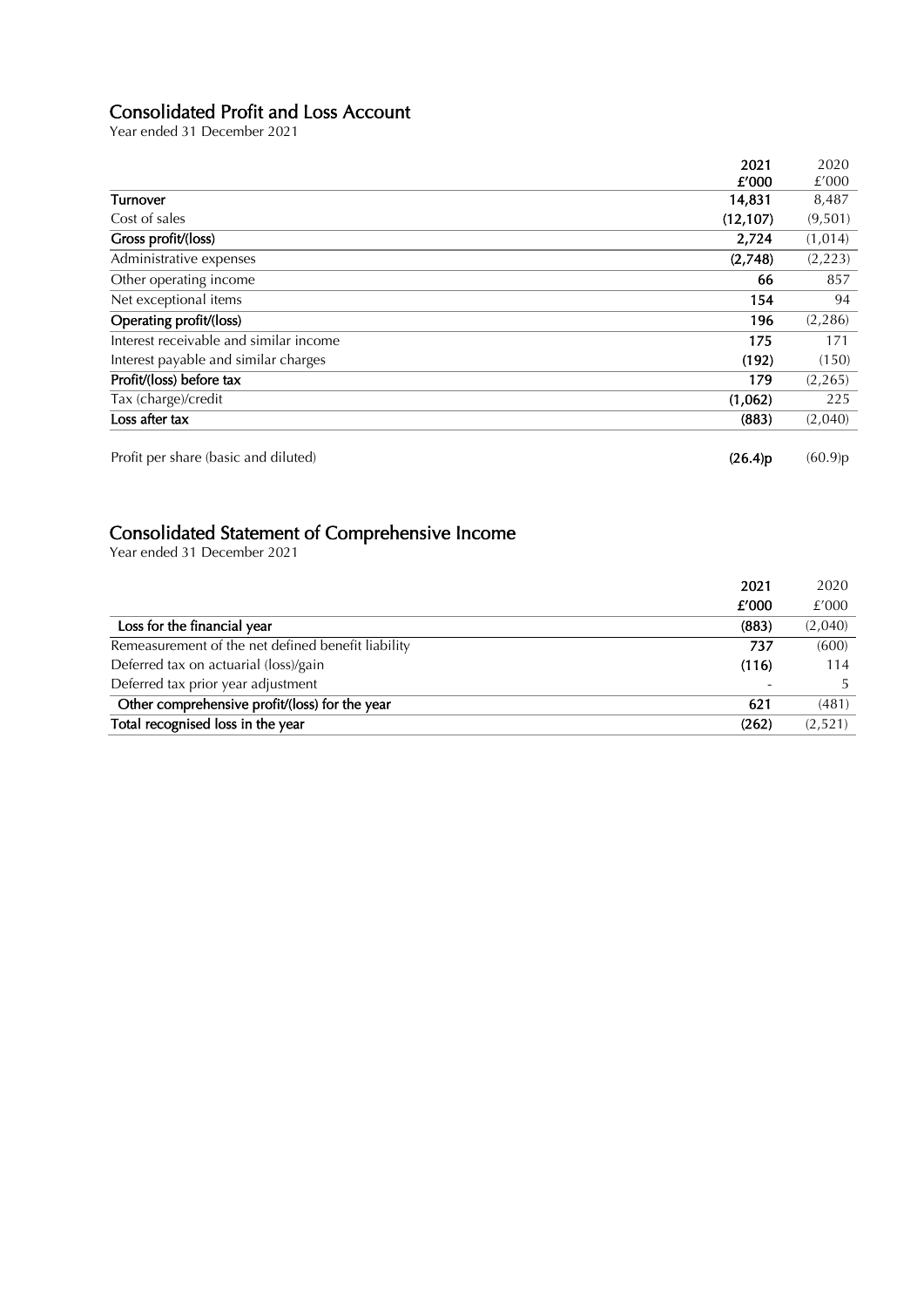# Consolidated Balance Sheet

As at 31 December 2021

|                                                         |                | Restated |
|---------------------------------------------------------|----------------|----------|
|                                                         | 2021           | 2020     |
|                                                         | £'000          | £'000    |
| <b>Fixed assets</b>                                     |                |          |
| Tangible assets                                         | 40,811         | 41,549   |
| Investments                                             | 117            | 117      |
|                                                         | 40,928         | 41,666   |
| <b>Current assets</b>                                   |                |          |
| <b>Stocks</b>                                           | 22             | 177      |
| <b>Debtors</b>                                          |                |          |
| due within one year                                     | 12,695         | 2,539    |
| due after more than one year                            | 3,618          | 14,046   |
| Cash at bank and in hand                                | 6,009          | 5,529    |
|                                                         | 22,344         | 22,291   |
| Creditors: amounts falling due within one year          | (10, 160)      | (2, 304) |
| Net current assets                                      | 12,184         | 19,987   |
| Total assets less current liabilities                   | 53,112         | 61,653   |
| Creditors: amounts falling due after more than one year | $\blacksquare$ | (8,611)  |
| Provisions for liabilities                              | (3,759)        | (2,578)  |
| Pension deficit                                         | (705)          | (1, 538) |
| Net assets                                              | 48,648         | 48,926   |
| Capital grants                                          |                |          |
| Deferred capital grants                                 | 36             | 52       |
| Capital and reserves                                    |                |          |
| Called up share capital                                 | 335            | 335      |
| Share premium account                                   | 10,202         | 10,202   |
| Revaluation reserve                                     | 75             | 75       |
| Equity reserve                                          | 143            | 143      |
| Profit and loss account surplus                         | 37,857         | 38,119   |
| Shareholders' funds                                     | 48,612         | 48,874   |
| Net assets                                              | 48,648         | 48,926   |

# Consolidated Statement of Changes in Equity

As at 31 December 2021

|                            |         |         | Capital                  |             | Profit and |        |
|----------------------------|---------|---------|--------------------------|-------------|------------|--------|
|                            | Share   | Share   | redemption               | Revaluation | loss       |        |
|                            | Capital | Premium | Reserve                  | reserve     | account    | Total  |
| <b>GROUP</b>               | £'000   | £'000   | £'000                    | £'000       | £'000      | £'000  |
| At 1 January 2021          | 335     | 10,202  | 143                      | 75          | 38,119     | 48,874 |
| Loss for the year          |         |         | $\overline{\phantom{0}}$ |             | (883)      | (883)  |
| Other comprehensive income |         |         |                          |             | 621        | 621    |
| Total comprehensive income |         |         |                          |             | (262)      | (262)  |
| At 31 December 2021        | 335     | 10,202  | 143                      | 75          | 37,857     | 48,612 |

|                            |         |                          | Capital    |             | Profit and |         |
|----------------------------|---------|--------------------------|------------|-------------|------------|---------|
|                            | Share   | Share                    | redemption | Revaluation | loss       |         |
|                            | Capital | Premium                  | Reserve    | reserve     | account    | Total   |
| <b>GROUP</b>               | £'000   | £'000                    | £'000      | £'000       | £'000      | £'000   |
| At 1 January 2020          | 335     | 10,202                   | 143        | 75          | 40,640     | 51,395  |
| Loss for the year          |         | $\overline{\phantom{0}}$ |            | Ξ.          | (2,040)    | (2,040) |
| Other comprehensive income |         |                          |            |             | (481)      | (481)   |
| Total comprehensive income |         |                          |            |             | (2,521)    | (2,521) |
| At 31 December 2020        | 335     | 10,202                   | 143        | 75          | 38.119     | 48,874  |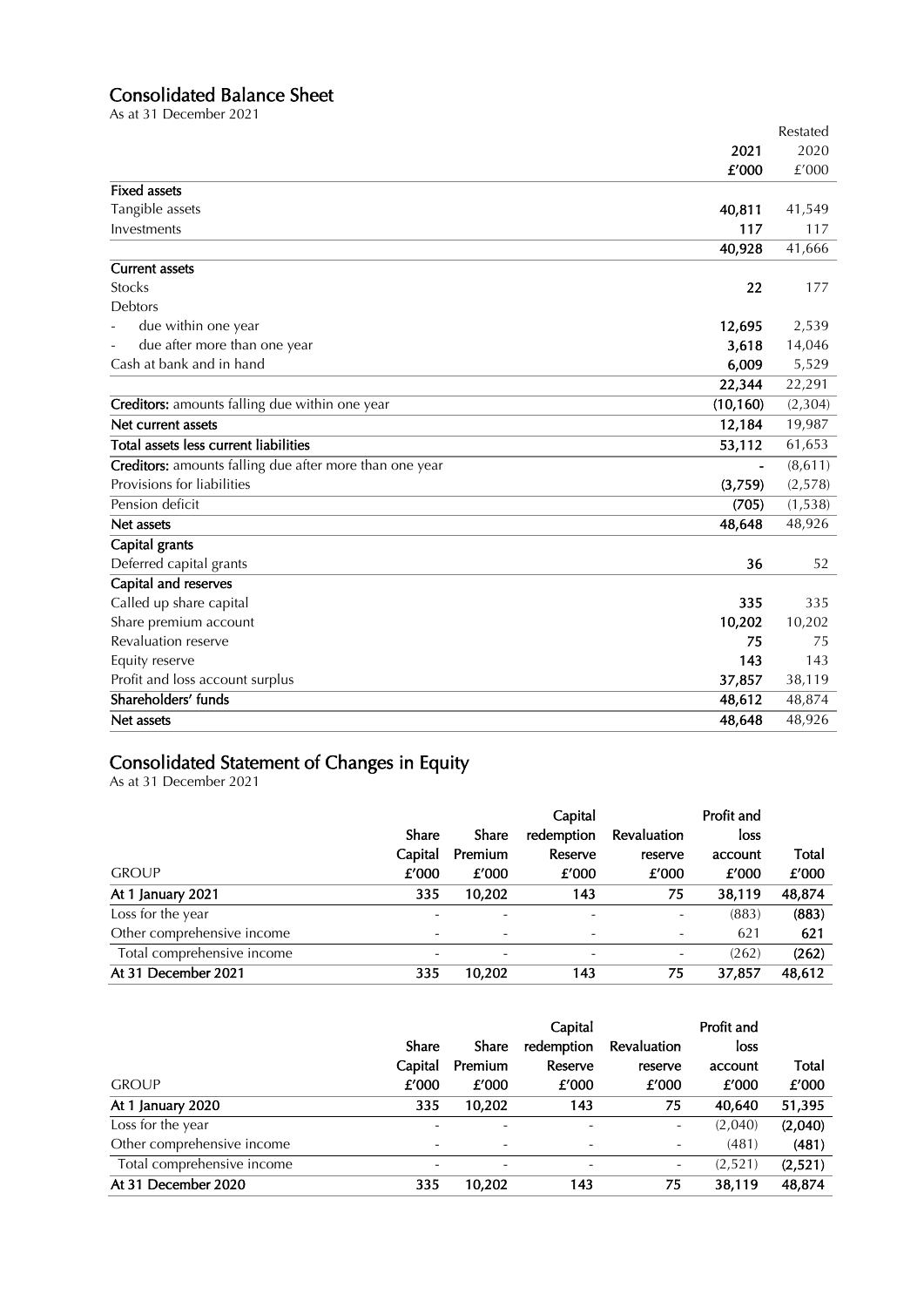# Consolidated Cash Flow Statement

Year ended 31 December 2021

| £'000<br>£'000<br>Cash flows from operating activities<br>Loss for the financial year<br>(883)<br>(2,040)<br>Adjustments for:<br>Exceptional items<br>(154)<br>(94)<br>Amortisation of capital grants<br>(17)<br>(18)<br>Depreciation charges<br>1,262<br>1,194<br>Interest payable<br>192<br>150<br>Interest receivable<br>(175)<br>(171)<br>Tax charge/(credit)<br>1,062<br>(225)<br>Decrease in stocks<br>155<br>95<br>Decrease in debtors<br>$\overline{2}$<br>860<br>Increase/(decrease) in creditors<br>672<br>(450)<br>Corporation tax received<br>287<br>207<br>Other associated property receipts<br>128<br>236<br>Pension top up payments<br>(122)<br>(109)<br>Net cash inflow/(outflow) from operating activities<br>2,409<br>(365)<br>Cash flows from investing activities<br>Interest received<br>10<br>7<br>Loan repayments received<br>9<br>9<br>Purchase of fixed assets<br>(532)<br>(2,032)<br>Receipts from exceptional sale of fixed assets<br>167<br>101<br>Purchase of freeholds<br>(411)<br>Sale of investment properties<br>1,500<br>Net cash outflow from investing activities<br>(826)<br>(346)<br>Cash flows from financing activities<br>Receipt of bank loan<br>5,500<br>(1,500)<br>Repayment of bank loan<br>(83)<br>Interest paid<br>(49)<br>Net cash (outflow)/inflow from financing<br>(1,583)<br>5,451<br>Net increase in cash in the year<br>480<br>4,260<br>Cash as at 1 January 2021<br>5,529<br>1,269<br>Cash as at 31 December 2021<br>6,009<br>5,529 | 2021 | 2020 |
|---------------------------------------------------------------------------------------------------------------------------------------------------------------------------------------------------------------------------------------------------------------------------------------------------------------------------------------------------------------------------------------------------------------------------------------------------------------------------------------------------------------------------------------------------------------------------------------------------------------------------------------------------------------------------------------------------------------------------------------------------------------------------------------------------------------------------------------------------------------------------------------------------------------------------------------------------------------------------------------------------------------------------------------------------------------------------------------------------------------------------------------------------------------------------------------------------------------------------------------------------------------------------------------------------------------------------------------------------------------------------------------------------------------------------------------------------------------------------------------------|------|------|
|                                                                                                                                                                                                                                                                                                                                                                                                                                                                                                                                                                                                                                                                                                                                                                                                                                                                                                                                                                                                                                                                                                                                                                                                                                                                                                                                                                                                                                                                                             |      |      |
|                                                                                                                                                                                                                                                                                                                                                                                                                                                                                                                                                                                                                                                                                                                                                                                                                                                                                                                                                                                                                                                                                                                                                                                                                                                                                                                                                                                                                                                                                             |      |      |
|                                                                                                                                                                                                                                                                                                                                                                                                                                                                                                                                                                                                                                                                                                                                                                                                                                                                                                                                                                                                                                                                                                                                                                                                                                                                                                                                                                                                                                                                                             |      |      |
|                                                                                                                                                                                                                                                                                                                                                                                                                                                                                                                                                                                                                                                                                                                                                                                                                                                                                                                                                                                                                                                                                                                                                                                                                                                                                                                                                                                                                                                                                             |      |      |
|                                                                                                                                                                                                                                                                                                                                                                                                                                                                                                                                                                                                                                                                                                                                                                                                                                                                                                                                                                                                                                                                                                                                                                                                                                                                                                                                                                                                                                                                                             |      |      |
|                                                                                                                                                                                                                                                                                                                                                                                                                                                                                                                                                                                                                                                                                                                                                                                                                                                                                                                                                                                                                                                                                                                                                                                                                                                                                                                                                                                                                                                                                             |      |      |
|                                                                                                                                                                                                                                                                                                                                                                                                                                                                                                                                                                                                                                                                                                                                                                                                                                                                                                                                                                                                                                                                                                                                                                                                                                                                                                                                                                                                                                                                                             |      |      |
|                                                                                                                                                                                                                                                                                                                                                                                                                                                                                                                                                                                                                                                                                                                                                                                                                                                                                                                                                                                                                                                                                                                                                                                                                                                                                                                                                                                                                                                                                             |      |      |
|                                                                                                                                                                                                                                                                                                                                                                                                                                                                                                                                                                                                                                                                                                                                                                                                                                                                                                                                                                                                                                                                                                                                                                                                                                                                                                                                                                                                                                                                                             |      |      |
|                                                                                                                                                                                                                                                                                                                                                                                                                                                                                                                                                                                                                                                                                                                                                                                                                                                                                                                                                                                                                                                                                                                                                                                                                                                                                                                                                                                                                                                                                             |      |      |
|                                                                                                                                                                                                                                                                                                                                                                                                                                                                                                                                                                                                                                                                                                                                                                                                                                                                                                                                                                                                                                                                                                                                                                                                                                                                                                                                                                                                                                                                                             |      |      |
|                                                                                                                                                                                                                                                                                                                                                                                                                                                                                                                                                                                                                                                                                                                                                                                                                                                                                                                                                                                                                                                                                                                                                                                                                                                                                                                                                                                                                                                                                             |      |      |
|                                                                                                                                                                                                                                                                                                                                                                                                                                                                                                                                                                                                                                                                                                                                                                                                                                                                                                                                                                                                                                                                                                                                                                                                                                                                                                                                                                                                                                                                                             |      |      |
|                                                                                                                                                                                                                                                                                                                                                                                                                                                                                                                                                                                                                                                                                                                                                                                                                                                                                                                                                                                                                                                                                                                                                                                                                                                                                                                                                                                                                                                                                             |      |      |
|                                                                                                                                                                                                                                                                                                                                                                                                                                                                                                                                                                                                                                                                                                                                                                                                                                                                                                                                                                                                                                                                                                                                                                                                                                                                                                                                                                                                                                                                                             |      |      |
|                                                                                                                                                                                                                                                                                                                                                                                                                                                                                                                                                                                                                                                                                                                                                                                                                                                                                                                                                                                                                                                                                                                                                                                                                                                                                                                                                                                                                                                                                             |      |      |
|                                                                                                                                                                                                                                                                                                                                                                                                                                                                                                                                                                                                                                                                                                                                                                                                                                                                                                                                                                                                                                                                                                                                                                                                                                                                                                                                                                                                                                                                                             |      |      |
|                                                                                                                                                                                                                                                                                                                                                                                                                                                                                                                                                                                                                                                                                                                                                                                                                                                                                                                                                                                                                                                                                                                                                                                                                                                                                                                                                                                                                                                                                             |      |      |
|                                                                                                                                                                                                                                                                                                                                                                                                                                                                                                                                                                                                                                                                                                                                                                                                                                                                                                                                                                                                                                                                                                                                                                                                                                                                                                                                                                                                                                                                                             |      |      |
|                                                                                                                                                                                                                                                                                                                                                                                                                                                                                                                                                                                                                                                                                                                                                                                                                                                                                                                                                                                                                                                                                                                                                                                                                                                                                                                                                                                                                                                                                             |      |      |
|                                                                                                                                                                                                                                                                                                                                                                                                                                                                                                                                                                                                                                                                                                                                                                                                                                                                                                                                                                                                                                                                                                                                                                                                                                                                                                                                                                                                                                                                                             |      |      |
|                                                                                                                                                                                                                                                                                                                                                                                                                                                                                                                                                                                                                                                                                                                                                                                                                                                                                                                                                                                                                                                                                                                                                                                                                                                                                                                                                                                                                                                                                             |      |      |
|                                                                                                                                                                                                                                                                                                                                                                                                                                                                                                                                                                                                                                                                                                                                                                                                                                                                                                                                                                                                                                                                                                                                                                                                                                                                                                                                                                                                                                                                                             |      |      |
|                                                                                                                                                                                                                                                                                                                                                                                                                                                                                                                                                                                                                                                                                                                                                                                                                                                                                                                                                                                                                                                                                                                                                                                                                                                                                                                                                                                                                                                                                             |      |      |
|                                                                                                                                                                                                                                                                                                                                                                                                                                                                                                                                                                                                                                                                                                                                                                                                                                                                                                                                                                                                                                                                                                                                                                                                                                                                                                                                                                                                                                                                                             |      |      |
|                                                                                                                                                                                                                                                                                                                                                                                                                                                                                                                                                                                                                                                                                                                                                                                                                                                                                                                                                                                                                                                                                                                                                                                                                                                                                                                                                                                                                                                                                             |      |      |
|                                                                                                                                                                                                                                                                                                                                                                                                                                                                                                                                                                                                                                                                                                                                                                                                                                                                                                                                                                                                                                                                                                                                                                                                                                                                                                                                                                                                                                                                                             |      |      |
|                                                                                                                                                                                                                                                                                                                                                                                                                                                                                                                                                                                                                                                                                                                                                                                                                                                                                                                                                                                                                                                                                                                                                                                                                                                                                                                                                                                                                                                                                             |      |      |
|                                                                                                                                                                                                                                                                                                                                                                                                                                                                                                                                                                                                                                                                                                                                                                                                                                                                                                                                                                                                                                                                                                                                                                                                                                                                                                                                                                                                                                                                                             |      |      |
|                                                                                                                                                                                                                                                                                                                                                                                                                                                                                                                                                                                                                                                                                                                                                                                                                                                                                                                                                                                                                                                                                                                                                                                                                                                                                                                                                                                                                                                                                             |      |      |
|                                                                                                                                                                                                                                                                                                                                                                                                                                                                                                                                                                                                                                                                                                                                                                                                                                                                                                                                                                                                                                                                                                                                                                                                                                                                                                                                                                                                                                                                                             |      |      |
|                                                                                                                                                                                                                                                                                                                                                                                                                                                                                                                                                                                                                                                                                                                                                                                                                                                                                                                                                                                                                                                                                                                                                                                                                                                                                                                                                                                                                                                                                             |      |      |
|                                                                                                                                                                                                                                                                                                                                                                                                                                                                                                                                                                                                                                                                                                                                                                                                                                                                                                                                                                                                                                                                                                                                                                                                                                                                                                                                                                                                                                                                                             |      |      |
|                                                                                                                                                                                                                                                                                                                                                                                                                                                                                                                                                                                                                                                                                                                                                                                                                                                                                                                                                                                                                                                                                                                                                                                                                                                                                                                                                                                                                                                                                             |      |      |
|                                                                                                                                                                                                                                                                                                                                                                                                                                                                                                                                                                                                                                                                                                                                                                                                                                                                                                                                                                                                                                                                                                                                                                                                                                                                                                                                                                                                                                                                                             |      |      |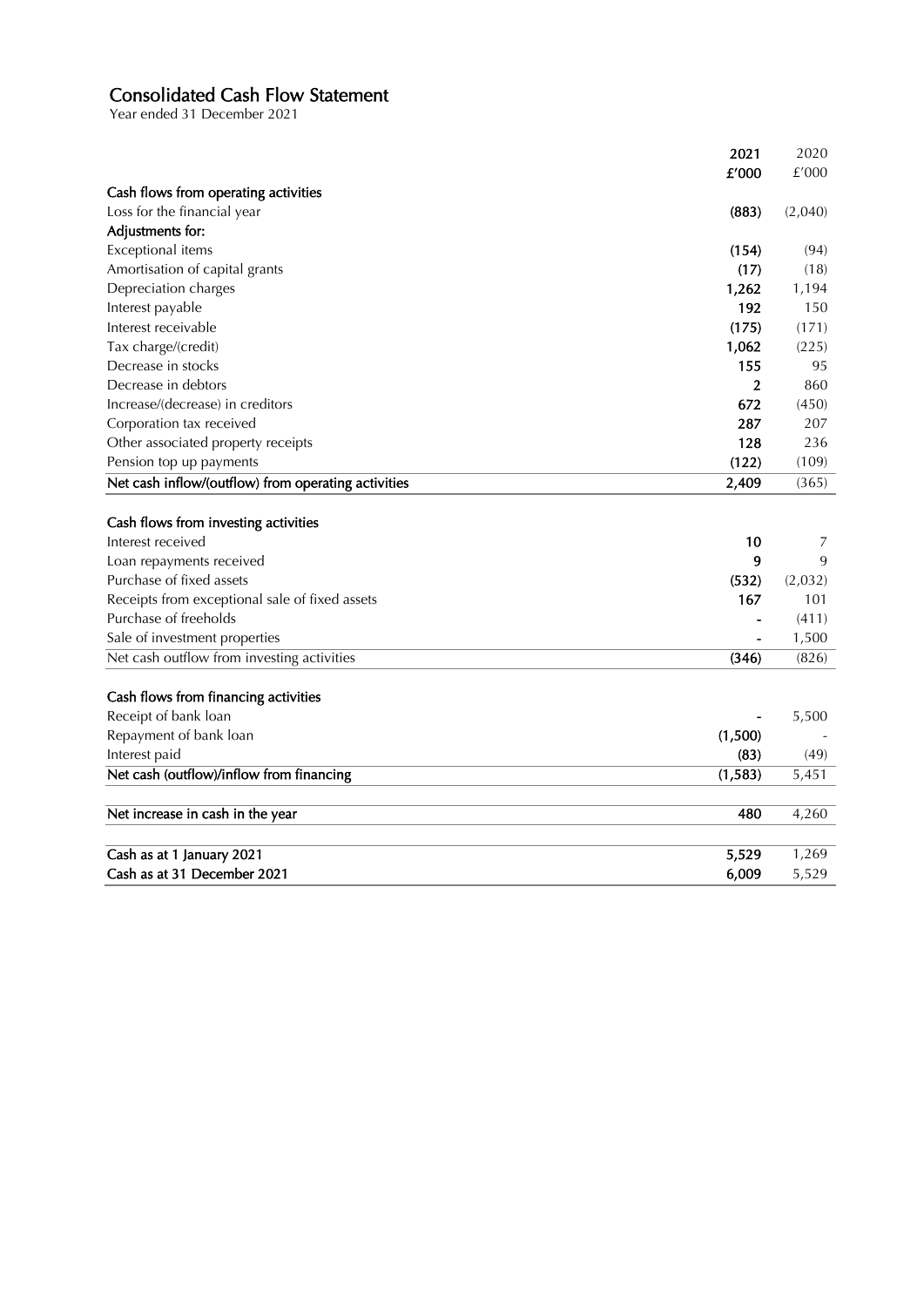# Notes to the Financial Statements

Year ended 31 December 2021

# 1. GENERAL INFORMATION

Newbury Racecourse plc (the "Company") is a public company incorporated, domiciled and registered in England in the UK. The registered number is 00080774 and the registered address is The Racecourse, Newbury, Berkshire, RG14 7NZ.

# 2. ACCOUNTING POLICIES

### 2.1 Basis of preparation of financial statements

The Group and company financial statements have been prepared under the historical cost convention unless otherwise specified within these accounting policies and in accordance with Financial Reporting Standard 102, "the Financial Reporting Standard applicable in the UK and the Republic of Ireland" (FRS 102) and the Companies Act 2006.

The Company has taken advantage of the exemption allowed under section 408 of the Companies Act 2006 and has not presented its own Profit and Loss Account in these financial statements.

The Parent Company is included in the consolidated financial statements and is considered to be a qualifying entity under FRS 102 paragraphs 1.8 to 1.12. The following exemptions available under FRS 102 in respect of certain disclosures for the Parent company financial statements have been applied:

• No separate Parent Company Cash Flow Statement with related notes is included

The accounting policies set out below have, unless otherwise stated, been applied consistently to all periods presented in these financial statements. Judgements made by the directors, in the application of these accounting policies that have significant effect on the financial statements are discussed in note 3.

# 2.2 Basis of consolidation

The consolidated financial statements incorporate the financial statements of the Company and its subsidiaries Newbury Racecourse Enterprises Limited and Newbury Racecourse Management Limited.

# 2.3 Going concern

The Board has undertaken a full, thorough and continual review of the Group's forecasts and associated risks and sensitivities, over the next twelve months. The extent of this review reflects the current economic climate as well as the specific financial circumstances of the Group.

The Board identified that the Group's cash flow forecasts are sensitive to fluctuating revenue streams from ticket sales, corporate hospitality, conference and event income, and has given due consideration to the potential future impacts of COVID-19 on attendances and the racing calendar. A system of regular reviews of the forecasted business has been implemented to ensure all variable costs are flexed to match anticipated revenues. In addition, a number of race meetings have been insured for adverse weather conditions (and other factors such as animal disease and national mourning), reducing the levels of risk carried by the Group.

The Board has reviewed the cash flow and working capital requirements in detail. Following this review, the Board has concluded that it has reasonable expectation that the Group has adequate resources in place to continue in operational existence for the foreseeable future and has not identified a material uncertainty in this regard. On this basis the going concern basis has been adopted in preparing the financial statements.

# 2.4 Revenue recognition

Services rendered, raceday income including admissions, catering arrangement & hospitality revenues, sponsorship and licence fee income is recognised on the relevant raceday. Income from the joint arrangement with outsourced caterers is recognised at the agreed share rate on profits generated from such operation. Annual membership income and box rental is recognised over the period to which they relate.

Other income streams are also recognised over the period to which they relate, for example, ground rents received from residents, conference income is recognised on the day of the conference, the Lodge hotel income is recognised over the duration of the guests stay and nursery income is recognised as the child attends the nursery.

For purposes of improved transparency over revenue, all income relating to prizemoney such as HBLB grants, and Owner's entry stakes are allocated as revenue rather than offsetting cost of sales.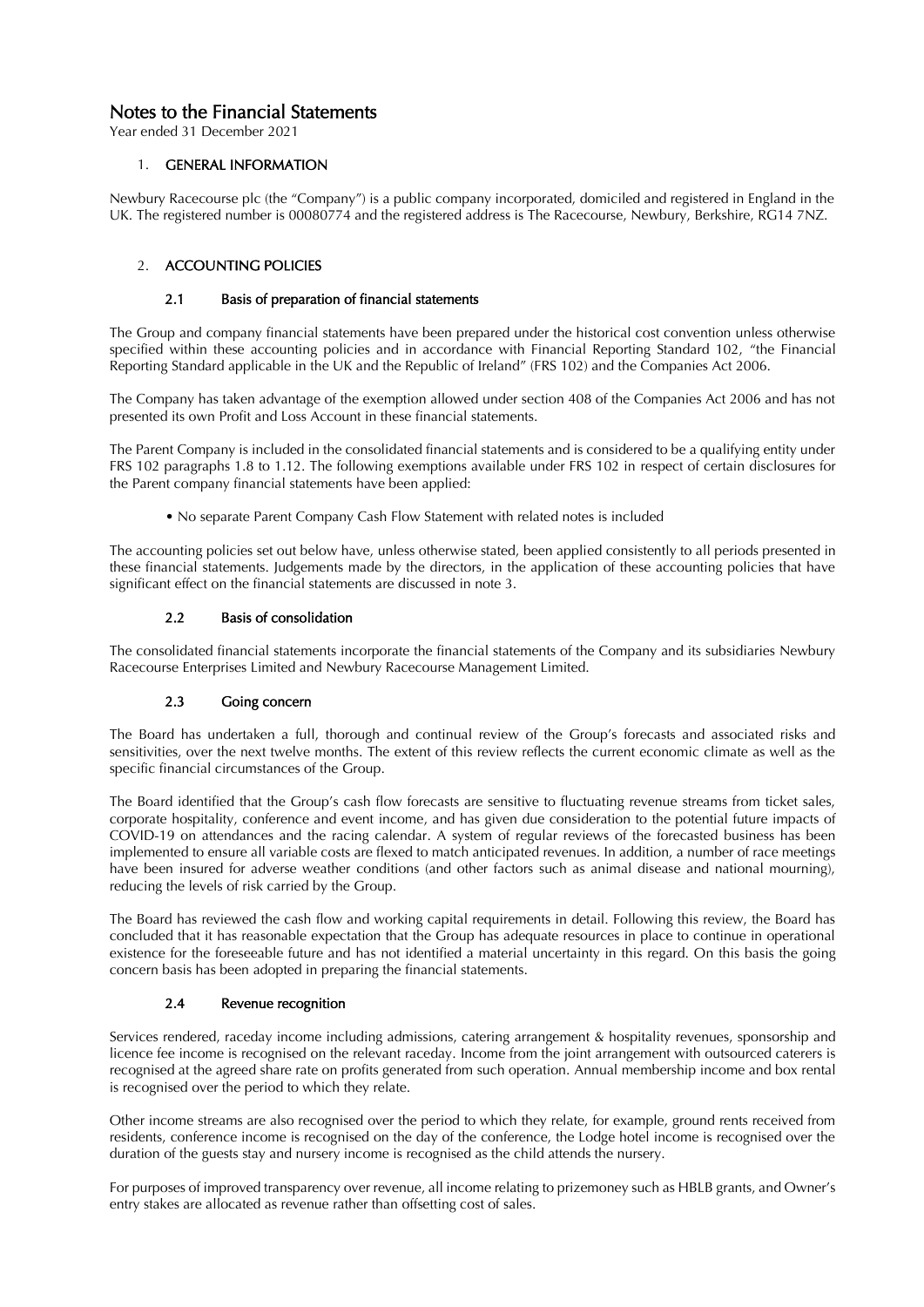Sale of goods: revenue is recognised for the sale of food and liquor when the transaction occurs.

Turnover is stated net of VAT (where applicable) and is recognised when the significant risks and rewards are considered to have been transferred to the buyer.

Property receipts are recognised in accordance with the substance of the transaction being that of an exceptional sale of land to David Wilson Homes. The minimum guaranteed sum, as set out in the agreement with David Wilson Homes, is recognised at the point of sale. In accordance with FRS102, at each reporting date, the sum receivable, which is included in Other Debtors, is re estimated based upon currently projected land value with the difference between this value and the discounted net present value recorded in the profit and loss account.

### 2.5 Other investments

Investments in subsidiaries are measured at cost less accumulated impairment.

Investments in unlisted Group shares, whose market value can be reliably determined, are remeasured to market value at each balance sheet date. Gains and losses on remeasurement are recognised in the Consolidated Profit and Loss Account for the period. Where market value cannot be reliably determined, such investments are stated at historic cost less impairment.

### 2.6 Investment income

Dividends and other investment income receivable are included in the Profit and Loss Account inclusive of withholding tax but exclusive of other taxes.

# 2.7 Lease assets receivable

Lease assets receivable relates to freeholds that the Group has acquired from David Wilson Homes. The freeholds concerned relate to residential apartment buildings constructed as part of the overall residential development. Individual apartments in the development were sold by David Wilson Homes to purchasers under long term leases, typically of 125 years. Under the terms of their long term leases, lessees are required to pay 'ground rent' to the freehold owner for the duration of their lease. As the majority of the risks and rewards, for much of the life of the property, lie with the lessee, the Group does not recognise a fixed asset in relation to the freehold to the extent attributable to the lease.

These are initially recognised at fair value which is calculated based on the net present value of future cashflows arising from the ground rents receivable over the lease term. This also represents the market value of the freehold agreed at the time of the underlying transaction. These amounts are included in the balance sheet as debtors less than and greater than one year. Ground rent receipts relating to the period, are applied against the net receivable balance. The amounts arising from the unwinding of discounted cashflows are included in interest receivable.

# 2.8 Tangible fixed assets

Tangible fixed assets are stated at cost or valuation, net of depreciation and any provision for impairment.

Land is not depreciated. Depreciation on other assets is charged so as to allocate the cost of assets less their residual value over their estimated useful lives, using the straight line method.

Depreciation is provided on the following basis:

| Freehold buildings and outdoor fixtures | 2% - 5% straight line        |
|-----------------------------------------|------------------------------|
| Tractors and motor vehicles             | 5% - 10% straight line       |
| Fixtures, fittings and equipment        | $2\%$ - $25\%$ straight line |

The assets' residual values, useful lives and depreciation methods are reviewed, and adjusted prospectively if appropriate, or if there is an indication of a significant change since the last reporting date (see note 3).

Gains and losses on disposals are determined by comparing the proceeds with the carrying amount and are recognised in the Consolidated Profit and Loss Account.

### 2.9 Impairment of assets

### Financial assets (including trade and other debtors)

A financial asset not carried at fair value through profit or loss is assessed at each reporting date to determine whether there is objective evidence that it is impaired. A financial asset is impaired if objective evidence indicates that a loss event has occurred after the initial recognition of the asset, and that the loss event had a negative effect on the estimated future cash flows of that asset that can be estimated reliably.

An impairment loss in respect of a financial asset measured at amortised cost is calculated as the difference between its carrying amount and the present value of the estimated future cash flows discounted at the asset's original effective interest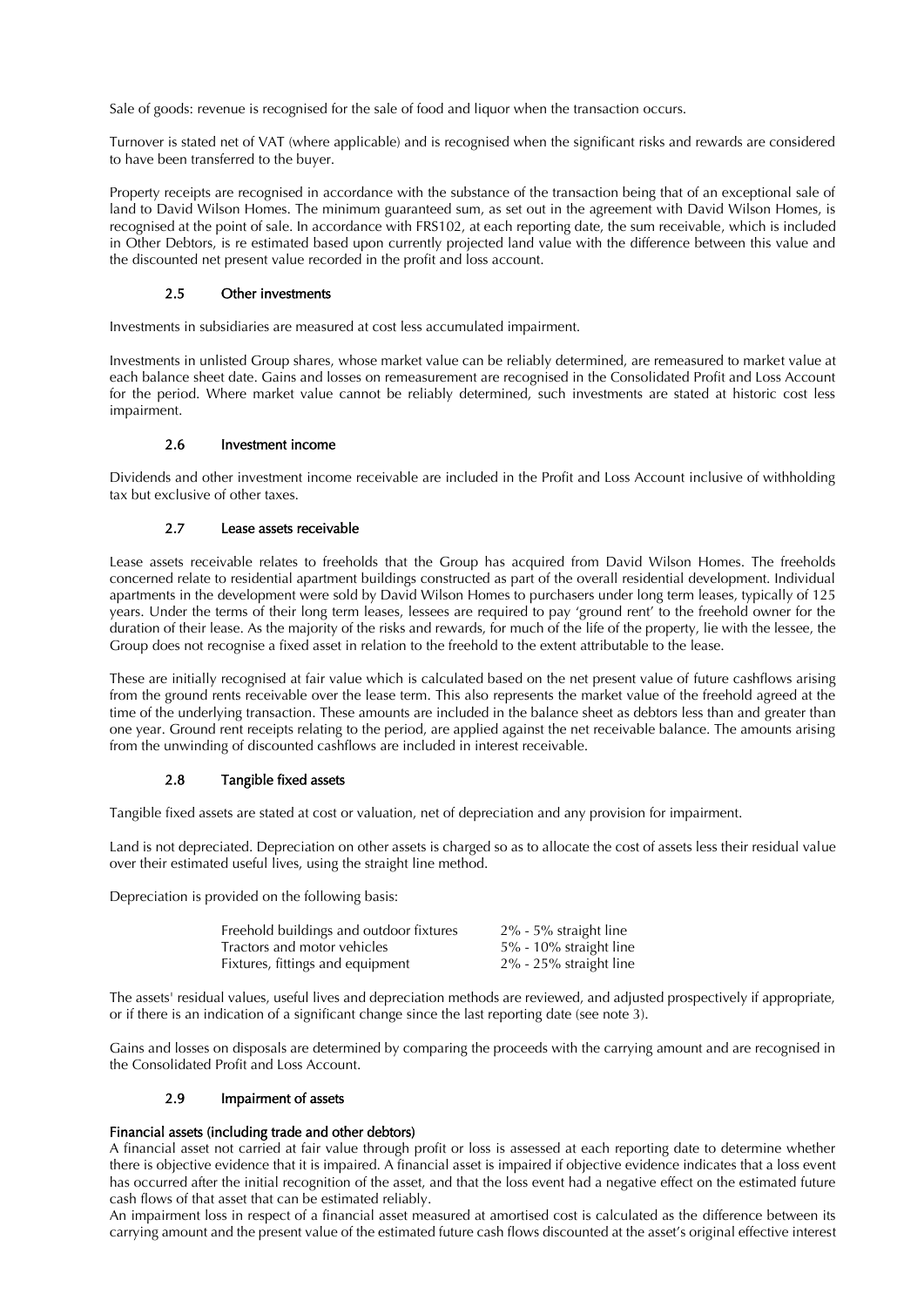rate. For financial instruments measured at cost less impairment an impairment is calculated as the difference between its carrying amount and the best estimate of the amount that the Company would receive for the asset if it were to be sold at the reporting date. Interest on the impaired asset continues to be recognised through the unwinding of the discount. Impairment losses are recognised in profit or loss. When a subsequent event causes the amount of impairment loss to decrease, the decrease in impairment loss is reversed through profit or loss.

# 2.10 Impairment of fixed assets

Assets that are subject to depreciation are assessed at each balance sheet date to determine whether there is any indication that the assets are impaired. Where there is any indication that an asset may be impaired, the carrying value of the asset (or cash generating unit to which the asset has been allocated) is tested for impairment. An impairment loss is recognised for the amount by which the asset's carrying amount exceeds its recoverable amount. The recoverable amount is the higher of an asset's (or CGU's) fair value less costs to sell and value in use. For the purposes of assessing impairment, assets are grouped at the lowest levels for which there are separately identifiable cash flows (CGUs). Non-financial assets that have previously been impaired are reviewed at each balance sheet date to assess whether there is any indication that the impairment losses recognised in prior periods may no longer exist or may have decreased.

# 2.11 Stocks

Stocks are valued at the lower of cost and net realisable value. Provision is made for obsolete, slow moving or defective items where appropriate.

# 2.12 Repairs and renewals

Expenditure on repairs and renewals and costs of temporary facilities during construction works are written off against profits in the year in which they are incurred.

# 2.13 Cash and cash equivalents

Cash is represented by cash in hand and cash equivalents, being short term highly liquid investments that are readily convertible to known amounts of cash and that are subject to an insignificant risk of changes in value.

# 2.14 Provisions for liabilities

Provisions are made where an event has taken place that gives the Group a legal or constructive obligation that probably requires settlement by a transfer of economic benefit, and a reliable estimate can be made of the amount of the obligation.

Provisions are charged as an expense to the Consolidated Profit and Loss Account in the year that the Group becomes aware of the obligation and are measured at the best estimate at the Balance Sheet date of the expenditure required to settle the obligation, taking into account relevant risks and uncertainties.

When payments are eventually made, they are charged to the provision carried in the Balance Sheet.

### 2.15 Dividends

Where dividends are declared, appropriately authorised (and hence no longer at the discretion of the Group) after the balance sheet date but before the relevant financial statements are authorised for issue, dividends are not recognised as a liability at the balance sheet date because they do not meet the criteria of a present obligation in FRS102.

### 2.16 Current and deferred taxation

The tax expense for the year comprises current and deferred tax. Tax is recognised in the Consolidated Profit and Loss Account, except that a charge attributable to an item of income and expense recognised as other comprehensive income or to an item recognised directly in equity is also recognised in other comprehensive income or directly in equity respectively.

The current income tax charge is calculated on the basis of tax rates and laws that have been enacted or substantively enacted by the balance sheet date in the countries where the Company and the Group operate and generate income.

Deferred tax is provided on timing differences which arise from the inclusion of income and expenses in tax assessments in periods different from those in which they are recognised in the financial statements. The following timing differences are not provided for: differences between accumulated depreciation and tax allowances for the cost of a fixed asset if and when all conditions for retaining the tax allowances have been met; and differences relating to investments in subsidiaries, to the extent that it is not probable that they will reverse in the foreseeable future and the reporting entity is able to control the reversal of the timing difference. Deferred tax is not recognised on permanent differences arising because certain types of income or expense are non-taxable or are disallowable for tax or because certain tax charges or allowances are greater or smaller than the corresponding income or expense.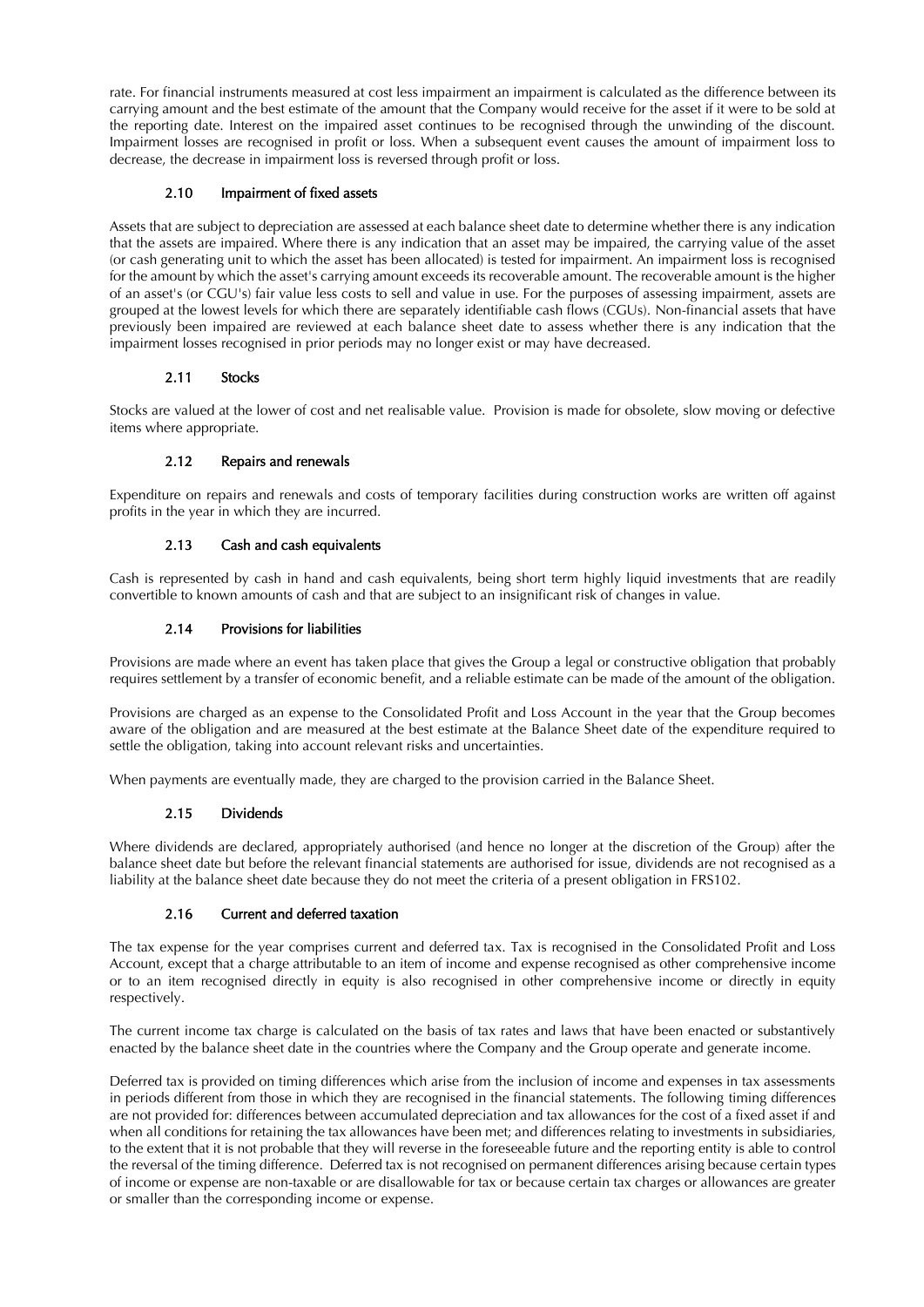Deferred tax is provided in respect of the additional tax that will be paid or avoided on differences between the amount at which an asset or liability is recognised in a business combination and the corresponding amount that can be deducted or assessed for tax.

Deferred tax is measured at the tax rate that is expected to apply to the reversal of the related difference, using tax rates enacted or substantively enacted at the balance sheet date. For non-depreciable assets that are measured using the revaluation model, or investment property that is measured at fair value, deferred tax is provided at the rates and allowances applicable to the sale of the asset/property. Deferred tax balances are not discounted.

Unrelieved tax losses and other deferred tax assets are recognised only to the extent that is it probable that they will be recovered against the reversal of deferred tax liabilities or other future taxable profits.

Deferred tax assets and deferred tax liabilities are offset when the entity has a legally enforceable right to set off current tax assets against current tax liabilities, and when the deferred tax assets and deferred tax liabilities relate to income taxes levied by the same taxation authority on the same taxable entity.

# 2.17 Grants

Coronavirus Job Retention Scheme grants, provided by the Government, are accounted for under the performance model in line with accounting standards, with these grants credited to the Profit and Loss Account as other operating income in the month of the corresponding payroll expense. The corresponding debtor is carried on the balance sheet until the cash is received. Business Rates Relief received by the Group is treated as a direct reduction in expenses.

Capital grants received are accounted for as deferred grants on the Balance Sheet and credited to the Profit and Loss Account over the estimated economic lives of the asset to which they relate. Capital grants are in deferred capital grants on the Balance Sheet as the associated works have been performed and it is not in any way repayable.

### 2.18 Pensions

### Defined contribution plans and other long term employee benefits

A defined contribution plan is a post-employment benefit plan under which the company pays fixed contributions into a separate entity and will have no legal or constructive obligation to pay further amounts. Obligations for contributions to defined contribution pension plans are recognised as an expense in the profit and loss account in the periods during which services are rendered by employees.

### Defined benefit plans

A defined benefit plan is a post-employment benefit plan other than a defined contribution plan. The entity's net obligation in respect of defined benefit plans is calculated by estimating the amount of future benefit that employees have earned in return for their service in the current and prior periods; that benefit is discounted to determine its present value. The fair value of any plan assets is deducted. The entity determines the net interest expense (income) on the net defined benefit liability (asset) for the period by applying the discount rate as determined at the beginning of the annual period to the net defined benefit liability (asset) taking account of changes arising as a result of contributions and benefit payments.

The discount rate is the yield at the balance sheet date on AA credit rated bonds denominated in the currency of, and having maturity dates approximating to the terms of the entity's obligations. A valuation is performed annually by a qualified actuary using the projected unit credit method. The entity recognises net defined benefit plan assets to the extent that it is able to recover the surplus either through reduced contributions in the future or through refunds from the plan.

Changes in the net defined benefit liability arising from employee service rendered during the period, net interest on net defined benefit liability, and the cost of plan introductions, benefit changes, curtailments and settlements during the period are recognised in profit or loss.

Remeasurement of the net defined benefit liability/asset is recognised in other comprehensive income in the period in which it occurs.

### 2.19 Borrowing and loan issue costs

Interest bearing bank loans and overdrafts are recorded at the proceeds received, net of direct issue costs. Finance charges, including premiums payable on settlement or redemption and direct issue costs are accounted for on an accrual basis in the profit and loss account using the effective interest method and are added to the carrying amount of the instrument to the extent that they are not settled in the period which they arise. Debt issue costs are initially recognised as a reduction in the proceeds of the associated capital instrument.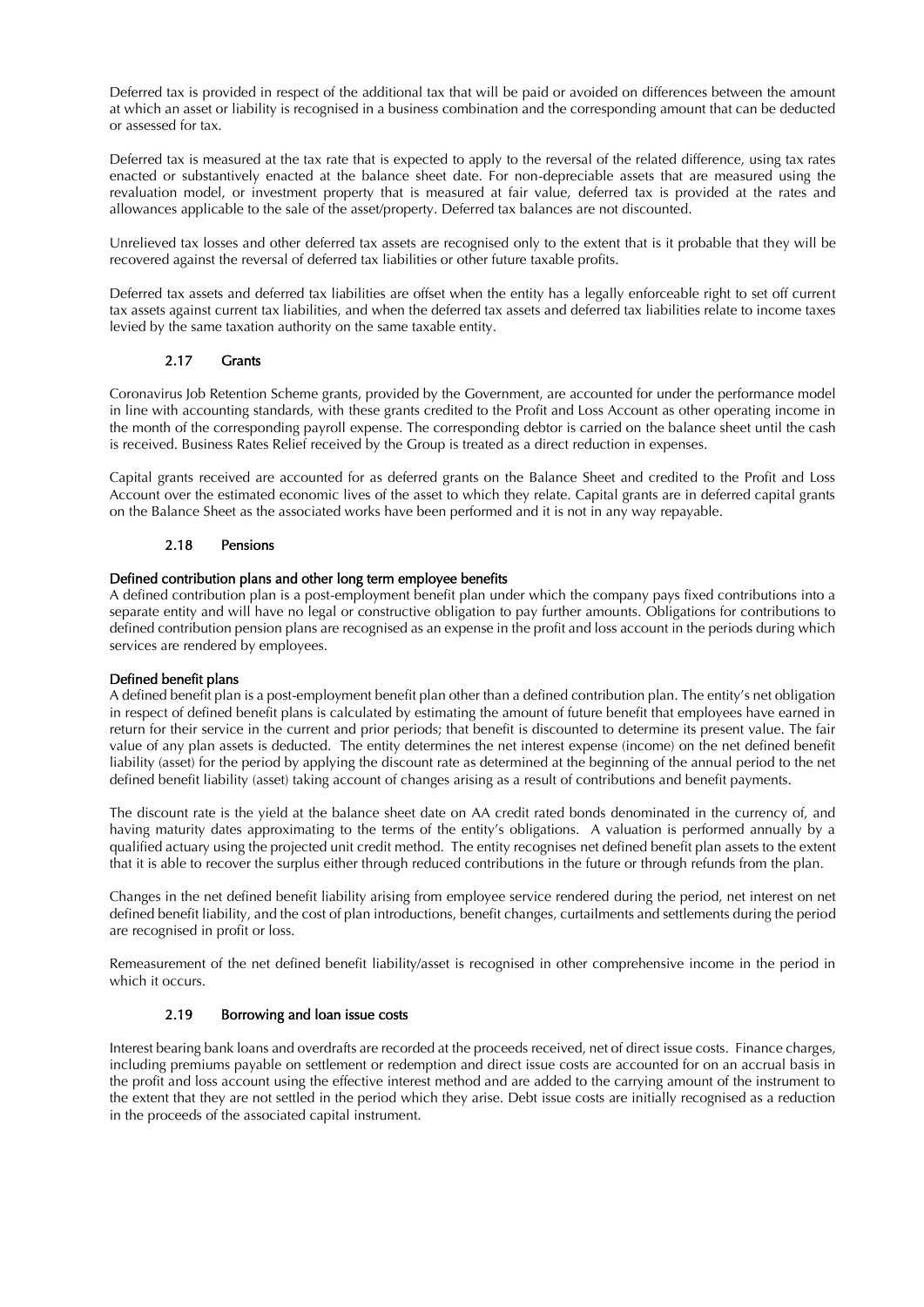# 2.20 Financial instruments

### Trade and other debtors / creditors

Trade and other debtors are recognised initially at transaction price plus attributable transaction costs. Trade and other creditors are recognised initially at transaction price less attributable transaction costs. Subsequent to initial recognition they are measured at amortised cost using the effective interest method, less any impairment losses in the case of trade debtors. If the arrangement constitutes a financing transaction, for example if payment is deferred beyond normal business terms, then it is measured at the present value of future payments discounted at a market rate of instrument for a similar debt instrument.

### Interest bearing borrowings classified as basic financial instruments

Interest bearing borrowings are recognised initially at the present value of future payments discounted at a market rate of interest. Subsequent to initial recognition, interest bearing borrowings are stated at amortised cost using the effective interest method, less any impairment losses.

### Fair value measurement

Assets and liabilities that are measured at fair value are classified by level of fair value hierarchy as follows:

Level 1 – quoted prices (unadjusted) in active markets for identical assets or liabilities. Level 2 – inputs other than quoted prices included within level 1 that are observable for the asset or liability, either directly or indirectly.

Level 3 – inputs for the asset or liability that are not based on observable market data.

### 2.21 Exceptional items

Directors exercise their judgement in classification of certain items as exceptional and outside the Group's underlying results. The determination of whether items should be separately disclosed as an exceptional item or other adjustment requires judgement on its materiality, nature and incidence. Accounting transactions related to the DWH agreement are considered outside the ordinary course of business, see note 6 for further detail.

# 3. CRITICAL ACCOUNTING JUDGEMENTS AND KEY SOURCES OF ESTIMATION UNCERTAINTY

In the application of the Group's accounting policies, which are described in note 2, the directors are required to make judgements, estimates and assumptions about the carrying amounts of assets and liabilities that are not readily apparent from other sources. The estimates and associated assumptions are based on historical experience and other factors that are considered to be relevant. Actual results may differ from these estimates. The estimates and underlying assumptions are reviewed on an ongoing basis. Revisions to accounting estimates are recognised in the period in which the estimate is revised if the revision affects only that period, or in the period of the revision and future periods if the revision affects both current and future periods.

The following are the critical judgements and key sources of estimation uncertainty that the directors have made in the process of applying the Group's accounting policies and that have the most significant effect on the amounts recognised in the financial statements.

### David Wilson Homes

The fair value of the long-term David Wilson Homes debtor balance is an estimate that is determined with reference to current market conditions and to reflect the risks specific to the balance due. Estimates include the current value of the land as determined by the agreed parameters of the land sale agreement with David Wilson Homes, together with the application of a suitable discount rate based on management judgement.

### Impairment of assets

Determining whether assets are impaired requires an estimation of the value in use of the cash generating units to which assets have been allocated. The value in use calculation requires the entity to estimate the future cash flows expected to arise from the cash generating unit and a suitable discount rate in order to calculate present value. The carrying amount of tangible fixed assets and investment property at the Balance Sheet date was £41.7 million. No indication of impairment has been identified in 2021 (2020: none identified).

### Residual values and useful economic lives

The Group's tangible fixed assets are reviewed, whenever there is a relevant change in circumstances or after relevant review, in order to assess whether the residual values and useful economic lives, based on management estimates, continue to be appropriate for calculating depreciation in the period. There was no change in residual values or useful economic lives during 2021.